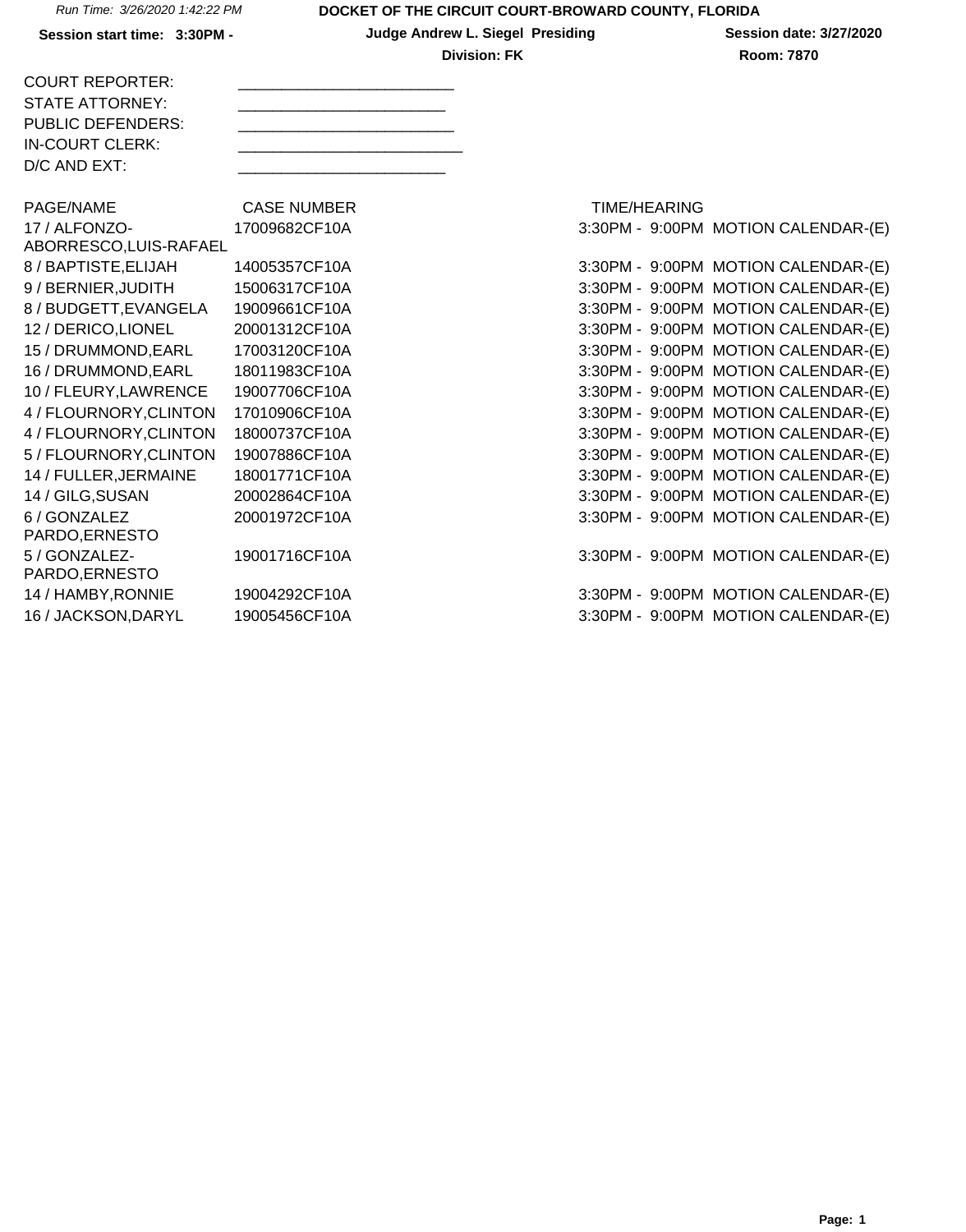# **Session start time: 3:30PM - <br>
<b>Judge Andrew L. Siegel Presiding Session date: 3/27/2020**

| 10 / JEFFERSON, THOMAS                | 19002803CF10A | 3:30PM - 9:00PM MOTION CALENDAR-(E) |
|---------------------------------------|---------------|-------------------------------------|
|                                       |               |                                     |
| 12 / LEWIS, ALONZO                    | 19015075CF10A | 3:30PM - 9:00PM MOTION CALENDAR-(E) |
| 13 / LEWIS, ALONZO                    | 20002636CF10A | 3:30PM - 9:00PM MOTION CALENDAR-(E) |
| 17 / *** SEALED                       | 19012191CF10A | 3:30PM - 9:00PM MOTION CALENDAR-(E) |
| <b>INFORMATION ***</b>                |               |                                     |
| 6 / MARTINEZ,JESSICA                  | 20002394CF10A | 3:30PM - 9:00PM MOTION CALENDAR-(E) |
| 18 / MCFADDEN, JOSEPH                 | 18005460CF10A | 3:30PM - 9:00PM MOTION CALENDAR-(E) |
| 18 / MCFADDEN, JOSEPH                 | 19014296CF10A | 3:30PM - 9:00PM MOTION CALENDAR-(E) |
| 8 / MENENDEZ, CHARLES                 | 18004301CF10A | 3:30PM - 9:00PM MOTION CALENDAR-(E) |
| 15 / MICHEL, JEAN                     | 18008167CF10A | 3:30PM - 9:00PM MOTION CALENDAR-(E) |
| 7 / MORALES, OSCAR J                  | 19014365CF10A | 3:30PM - 9:00PM MOTION CALENDAR-(E) |
| 11 / NELSON, ELEXON                   | 19014127CF10A | 3:30PM - 9:00PM MOTION CALENDAR-(E) |
| 12 / NELSON, ELEXON                   | 20000848CF10A | 3:30PM - 9:00PM MOTION CALENDAR-(E) |
| 6 / NORTHCUT, JEFFREY                 | 20002569CF10A | 3:30PM - 9:00PM MOTION CALENDAR-(E) |
| 11 / ORYS, JEFFREY                    | 19013331CF10A | 3:30PM - 9:00PM MOTION CALENDAR-(E) |
| 15 / RODRIGUEZ, PETER                 | 19015034CF10A | 3:30PM - 9:00PM MOTION CALENDAR-(E) |
| 10 / SANGSTER, ALEX                   | 19001506CF10A | 3:30PM - 9:00PM MOTION CALENDAR-(E) |
| 11 / SANTIAGO, ZACHARY                | 19010155CF10A | 3:30PM - 9:00PM MOTION CALENDAR-(E) |
| 9 / SELBY, REBECCA                    | 18011108CF10A | 3:30PM - 9:00PM MOTION CALENDAR-(E) |
| 17 / SIMON, JUNIOR                    | 18010854CF10A | 3:30PM - 9:00PM MOTION CALENDAR-(E) |
| 9 / TAYLOR, ANTHONY                   | 16002678CF10A | 3:30PM - 9:00PM MOTION CALENDAR-(E) |
| 13 / VOGEL, DUSTIN                    | 20001358CF10A | 3:30PM - 9:00PM MOTION CALENDAR-(E) |
| 13 / WEISSKOFF, AVRAHAM 20002628CF10A |               | 3:30PM - 9:00PM MOTION CALENDAR-(E) |
| 7 / WILLIAMS, QUINTIN                 | 19006088CF10A | 3:30PM - 9:00PM MOTION CALENDAR-(E) |
| 7/WILLIAMS.QUINTIN                    | 19010882CF10A | 3:30PM - 9:00PM MOTION CALENDAR-(E) |

| 10 / JEFFERSON, THOMAS                | 19002803CF10A |  | 3:30PM - 9:00PM MOTION CALENDAR-(E) |
|---------------------------------------|---------------|--|-------------------------------------|
| 12 / LEWIS, ALONZO                    | 19015075CF10A |  | 3:30PM - 9:00PM MOTION CALENDAR-(E) |
| 13 / LEWIS, ALONZO                    | 20002636CF10A |  | 3:30PM - 9:00PM MOTION CALENDAR-(E) |
| 17 / *** SEALED                       | 19012191CF10A |  | 3:30PM - 9:00PM MOTION CALENDAR-(E) |
| <b>INFORMATION ***</b>                |               |  |                                     |
| 6 / MARTINEZ,JESSICA                  | 20002394CF10A |  | 3:30PM - 9:00PM MOTION CALENDAR-(E) |
| 18 / MCFADDEN, JOSEPH                 | 18005460CF10A |  | 3:30PM - 9:00PM MOTION CALENDAR-(E) |
| 18 / MCFADDEN, JOSEPH                 | 19014296CF10A |  | 3:30PM - 9:00PM MOTION CALENDAR-(E) |
| 8 / MENENDEZ, CHARLES                 | 18004301CF10A |  | 3:30PM - 9:00PM MOTION CALENDAR-(E) |
| 15 / MICHEL, JEAN                     | 18008167CF10A |  | 3:30PM - 9:00PM MOTION CALENDAR-(E) |
| 7 / MORALES, OSCAR J                  | 19014365CF10A |  | 3:30PM - 9:00PM MOTION CALENDAR-(E) |
| 11 / NELSON,ELEXON                    | 19014127CF10A |  | 3:30PM - 9:00PM MOTION CALENDAR-(E) |
| 12 / NELSON, ELEXON                   | 20000848CF10A |  | 3:30PM - 9:00PM MOTION CALENDAR-(E) |
| 6 / NORTHCUT, JEFFREY                 | 20002569CF10A |  | 3:30PM - 9:00PM MOTION CALENDAR-(E) |
| 11 / ORYS, JEFFREY                    | 19013331CF10A |  | 3:30PM - 9:00PM MOTION CALENDAR-(E) |
| 15 / RODRIGUEZ, PETER                 | 19015034CF10A |  | 3:30PM - 9:00PM MOTION CALENDAR-(E) |
| 10 / SANGSTER, ALEX                   | 19001506CF10A |  | 3:30PM - 9:00PM MOTION CALENDAR-(E) |
| 11 / SANTIAGO,ZACHARY                 | 19010155CF10A |  | 3:30PM - 9:00PM MOTION CALENDAR-(E) |
| 9 / SELBY, REBECCA                    | 18011108CF10A |  | 3:30PM - 9:00PM MOTION CALENDAR-(E) |
| 17 / SIMON, JUNIOR                    | 18010854CF10A |  | 3:30PM - 9:00PM MOTION CALENDAR-(E) |
| 9 / TAYLOR,ANTHONY                    | 16002678CF10A |  | 3:30PM - 9:00PM MOTION CALENDAR-(E) |
| 13 / VOGEL, DUSTIN                    | 20001358CF10A |  | 3:30PM - 9:00PM MOTION CALENDAR-(E) |
| 13 / WEISSKOFF, AVRAHAM 20002628CF10A |               |  | 3:30PM - 9:00PM MOTION CALENDAR-(E) |
| 7 / WILLIAMS, QUINTIN                 | 19006088CF10A |  | 3:30PM - 9:00PM MOTION CALENDAR-(E) |
| 7 / WILLIAMS, QUINTIN                 | 19010882CF10A |  | 3:30PM - 9:00PM MOTION CALENDAR-(E) |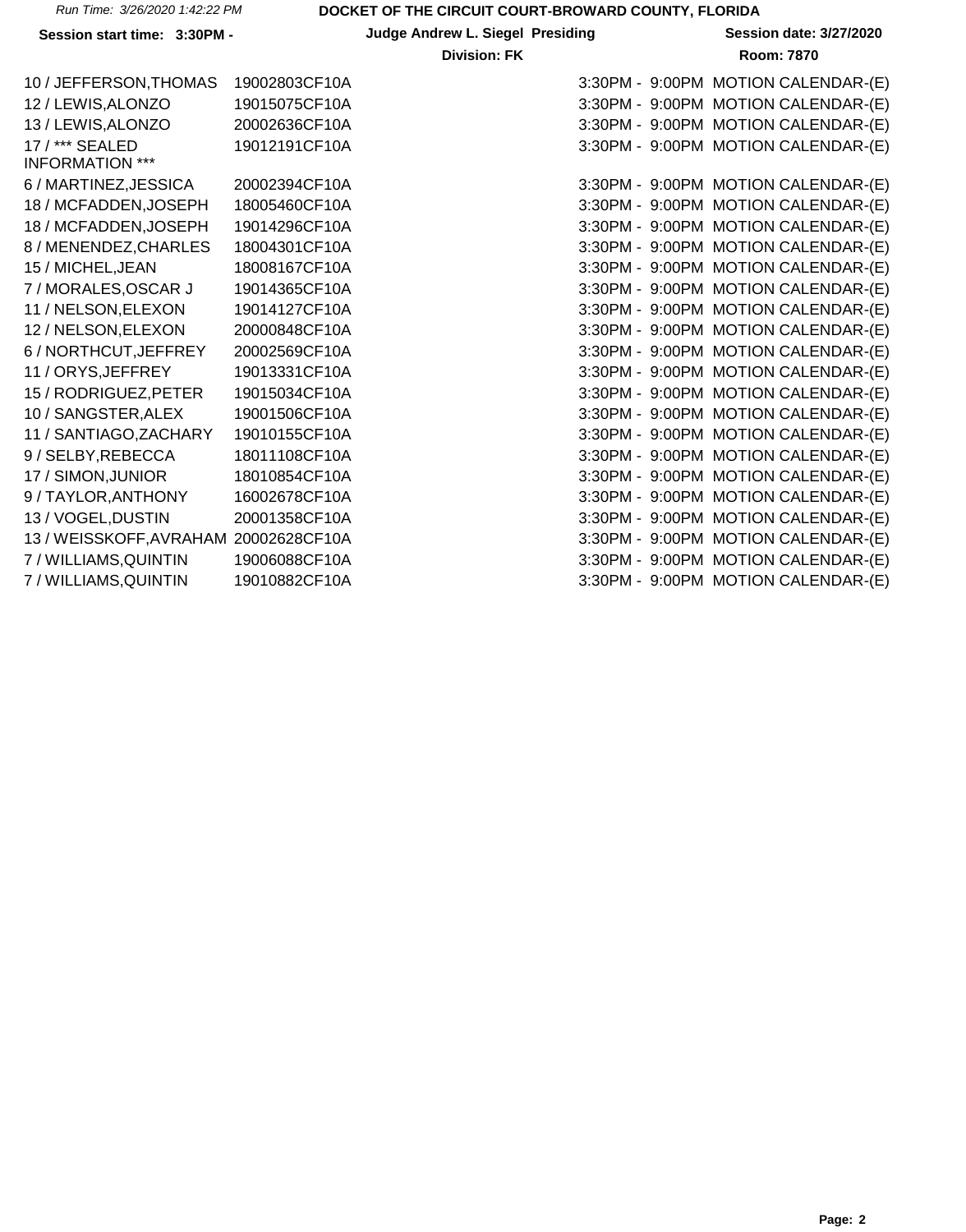**Division: FK Room: 7870** 

TOTAL CASES: 41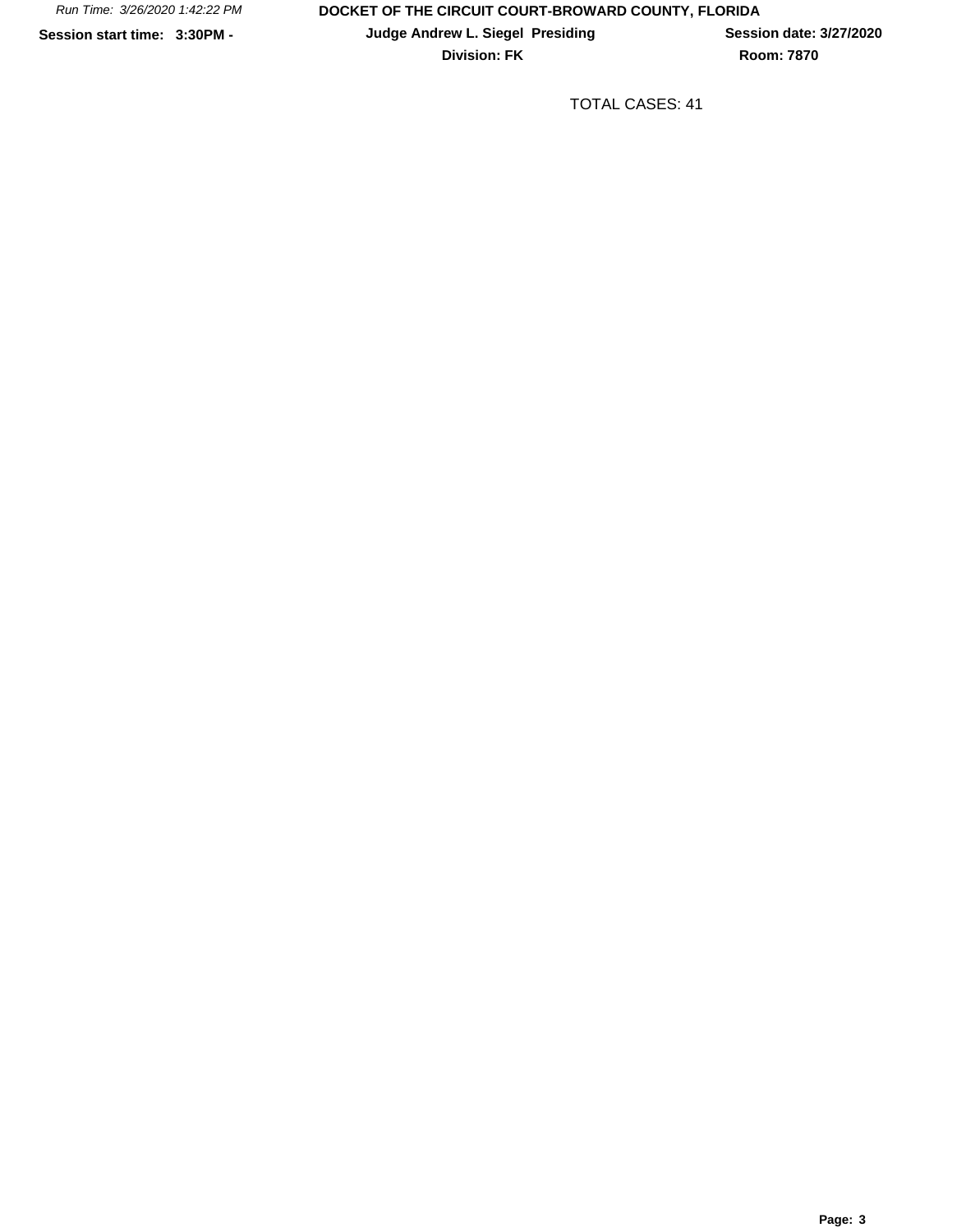Session start time: 3:30PM - **Judge Andrew L. Siegel Presiding** Session date: 3/27/2020

|  | oom: 7870 |  |
|--|-----------|--|

| 17010906CF10A                                   | <b>Name: FLOURNORY, CLINTON</b>                                 | DOB: 11/07/1987 Race: B Gender: M                             |
|-------------------------------------------------|-----------------------------------------------------------------|---------------------------------------------------------------|
| <b>BCCN: 0689338</b>                            |                                                                 | <b>ELECTRONIC CASE</b>                                        |
|                                                 | <b>First Arrest Date:</b><br>09/25/2017                         | First Arrest #:<br>PB17001790                                 |
|                                                 | Current Arrest Date: 06/21/2019                                 | Current Arrest #: BS19002327                                  |
|                                                 |                                                                 | Attorney: (PD): Constant, Rachel                              |
| <b>Cont Final: 0</b>                            | <b>Cont Total:1</b>                                             | ***In Custody***                                              |
|                                                 |                                                                 |                                                               |
|                                                 | 3:30PM - 9:00PM:Motion Calendar -JISdesc: Em<br>M for Release - |                                                               |
|                                                 | 1- Possession of Cocaine (F3)(088)                              |                                                               |
| <b>Prob/Comm Control Cases:</b>                 |                                                                 |                                                               |
|                                                 | 17010906CF10A                                                   |                                                               |
| 4/                                              | 18000737CF10A                                                   |                                                               |
| <b>Same Docket Cases:</b>                       |                                                                 |                                                               |
| Page: 4                                         | 18000737CF10A                                                   | 3:30PM - 9:00PM Motion Calendar -JISdesc: Em<br>M for Release |
| Page: 5                                         | 19007886CF10A                                                   | 3:30PM - 9:00PM Motion Calendar -JISdesc: Em<br>M for Release |
| <b>STATUS CONFERENCE:</b>                       |                                                                 | PD Fee Owed: 50.00                                            |
| <b>TRIAL DATE:</b>                              |                                                                 |                                                               |
|                                                 |                                                                 |                                                               |
| 18000737CF10A                                   | <b>Name: FLOURNORY, CLINTON</b>                                 | DOB: 11/07/1987 Race: B Gender: M                             |
| <b>BCCN: 0689338</b>                            |                                                                 | <b>ELECTRONIC CASE</b>                                        |
|                                                 | <b>First Arrest Date:</b><br>01/19/2018                         | First Arrest #:<br>PB18000134                                 |
|                                                 | Current Arrest Date: 06/21/2019                                 | Current Arrest #: BS19002327                                  |
|                                                 |                                                                 | Attorney: (PD): Constant, Rachel                              |
| <b>Cont Final: 0</b>                            | Cont Total: 0                                                   | ***In Custody***                                              |
|                                                 | 3:30PM - 9:00PM:Motion Calendar -JISdesc: Em<br>M for Release - |                                                               |
|                                                 |                                                                 |                                                               |
|                                                 | 1- Possession Of Heroin<br>(F3)(088)                            |                                                               |
| <b>Prob/Comm Control Cases:</b>                 | 2- Possession Of Fentanyl<br>(F3)(088)                          |                                                               |
|                                                 |                                                                 |                                                               |
|                                                 | 17010906CF10A                                                   |                                                               |
| <b>Same Docket Cases:</b>                       | 18000737CF10A                                                   |                                                               |
| Page: 4                                         | 17010906CF10A                                                   | 3:30PM - 9:00PM Motion Calendar -JISdesc: Em<br>M for Release |
| Page: 5                                         | 19007886CF10A                                                   | 3:30PM - 9:00PM Motion Calendar -JISdesc: Em<br>M for Release |
| <b>STATUS CONFERENCE:</b><br><b>TRIAL DATE:</b> |                                                                 | PD Fee Owed: 50.00                                            |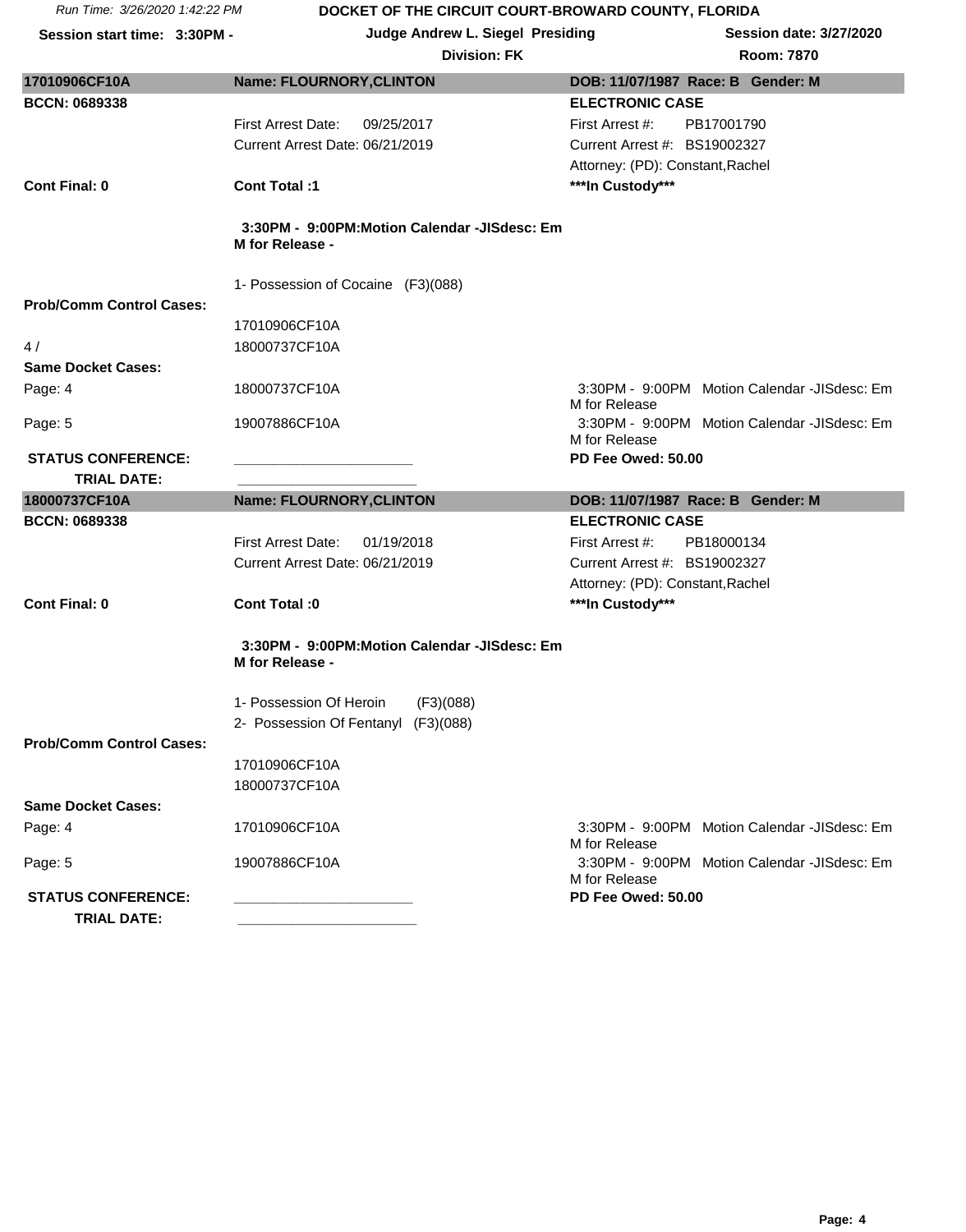| Run Time: 3/26/2020 1:42:22 PM |  |
|--------------------------------|--|
|                                |  |

## **DOCKET OF THE CIRCUIT COURT-BROWARD COUNTY, FLORIDA**

| Session start time: 3:30PM -    | Judge Andrew L. Siegel Presiding                                | <b>Session date: 3/27/2020</b>                                |
|---------------------------------|-----------------------------------------------------------------|---------------------------------------------------------------|
|                                 | <b>Division: FK</b>                                             | Room: 7870                                                    |
| 19001716CF10A                   | Name: GONZALEZ-PARDO, ERNESTO                                   | DOB: 04/11/1995 Race: W Gender: M                             |
| <b>BCCN: 0907943</b>            |                                                                 | <b>ELECTRONIC CASE</b>                                        |
|                                 | <b>First Arrest Date:</b><br>02/05/2019                         | First Arrest #:<br>TM19000071                                 |
|                                 | Current Arrest Date: 02/20/2020                                 | Current Arrest #: 0607270979                                  |
|                                 |                                                                 | Attorney: (PD): Constant, Rachel                              |
| <b>Cont Final: 0</b>            | Cont Total :0                                                   | ***In Custody***                                              |
|                                 | 3:30PM - 9:00PM:Motion Calendar -JISdesc: Em<br>M for Release - |                                                               |
|                                 | 1- Poss Tetrahydrocannabinols (F3)(088)                         |                                                               |
|                                 | 2- Possess Cannabis/20 Grams Or Less (M1)(069)                  |                                                               |
| <b>Same Docket Cases:</b>       |                                                                 |                                                               |
| Page: 6                         | 20001972CF10A                                                   | 3:30PM - 9:00PM Motion Calendar -JISdesc: Em<br>M for Release |
| <b>STATUS CONFERENCE:</b>       |                                                                 | <b>PD Fee Owed: 100.00</b>                                    |
| <b>TRIAL DATE:</b>              |                                                                 |                                                               |
| 19007886CF10A                   | <b>Name: FLOURNORY, CLINTON</b>                                 | DOB: 11/07/1987 Race: B Gender: M                             |
| <b>BCCN: 0689338</b>            |                                                                 | <b>ELECTRONIC CASE</b>                                        |
|                                 | <b>First Arrest Date:</b><br>06/21/2019                         | First Arrest #:<br>BS19002327                                 |
|                                 | Current Arrest Date: 06/21/2019                                 | Current Arrest #: BS19002327                                  |
|                                 |                                                                 | Attorney: (PD): Constant, Rachel                              |
| <b>Cont Final: 0</b>            | Cont Total :0                                                   | ***In Custody***                                              |
|                                 | 3:30PM - 9:00PM:Motion Calendar -JISdesc: Em<br>M for Release - |                                                               |
|                                 | 1- Possession of Eutylone (F3)(088)                             |                                                               |
| <b>Prob/Comm Control Cases:</b> |                                                                 |                                                               |
|                                 | 17010906CF10A                                                   |                                                               |
|                                 | 18000737CF10A                                                   |                                                               |
| <b>Same Docket Cases:</b>       |                                                                 |                                                               |
| Page: 4                         | 17010906CF10A                                                   | 3:30PM - 9:00PM Motion Calendar -JISdesc: Em<br>M for Release |
| Page: 4                         | 18000737CF10A                                                   | 3:30PM - 9:00PM Motion Calendar -JISdesc: Em<br>M for Release |
| <b>STATUS CONFERENCE:</b>       |                                                                 | PD Fee Owed: 50.00                                            |
| <b>TRIAL DATE:</b>              |                                                                 |                                                               |
|                                 |                                                                 |                                                               |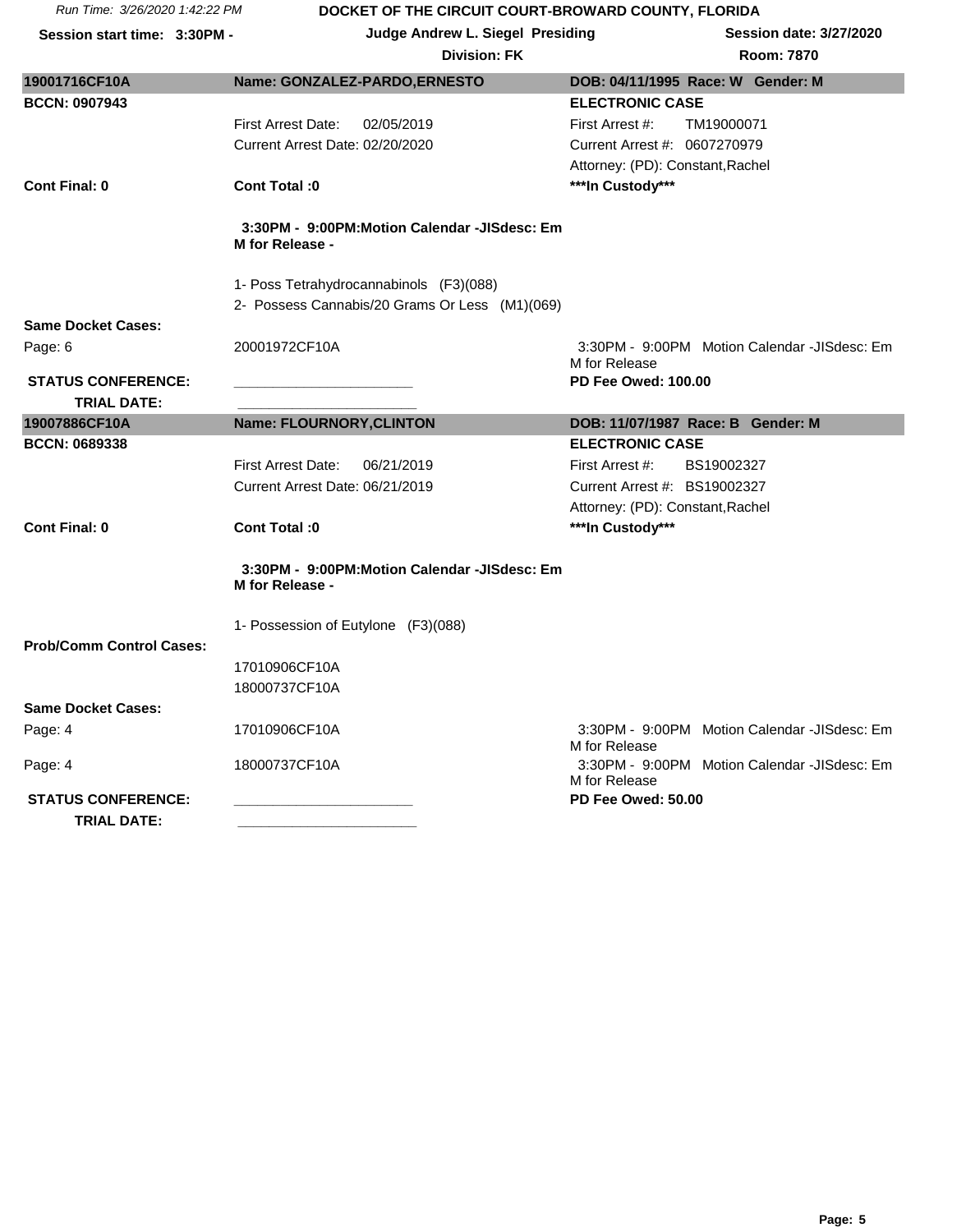|  | Run Time: 3/26/2020 1:42:22 PM |
|--|--------------------------------|
|  |                                |

## **DOCKET OF THE CIRCUIT COURT-BROWARD COUNTY, FLORIDA**

| <b>Division: FK</b> |                                    | Room: 7870 |
|---------------------|------------------------------------|------------|
| <b>ILCTO</b>        | DOD: 04/44/400E Dess: W. Cander: M |            |

| 20001972CF10A                   | Name: GONZALEZ PARDO, ERNESTO                | DOB: 04/11/1995 Race: W Gender: M            |  |  |  |
|---------------------------------|----------------------------------------------|----------------------------------------------|--|--|--|
|                                 |                                              |                                              |  |  |  |
| <b>BCCN: 0907943</b>            |                                              | <b>ELECTRONIC CASE</b>                       |  |  |  |
|                                 | <b>First Arrest Date:</b><br>02/20/2020      | First Arrest #:<br>FL20000845                |  |  |  |
|                                 | Current Arrest Date: 02/20/2020              | Current Arrest #: FL20000845                 |  |  |  |
|                                 |                                              | Attorney: (PD): Constant, Rachel             |  |  |  |
| <b>Cont Final: 0</b>            | Cont Total :0                                | ***In Custody***                             |  |  |  |
|                                 |                                              |                                              |  |  |  |
|                                 | 3:30PM - 9:00PM:Motion Calendar -JISdesc: Em |                                              |  |  |  |
|                                 | M for Release -                              |                                              |  |  |  |
|                                 |                                              |                                              |  |  |  |
| <b>Prob/Comm Control Cases:</b> |                                              |                                              |  |  |  |
|                                 | 19001716CF10A                                |                                              |  |  |  |
| <b>Same Docket Cases:</b>       |                                              |                                              |  |  |  |
| Page: 5                         | 19001716CF10A                                | 3:30PM - 9:00PM Motion Calendar -JISdesc: Em |  |  |  |
|                                 |                                              | M for Release                                |  |  |  |
| <b>STATUS CONFERENCE:</b>       |                                              | PD Fee Owed: 50.00                           |  |  |  |
| TRIAL DATE:                     |                                              |                                              |  |  |  |
| 20002394CF10A                   | Name: MARTINEZ, JESSICA                      | DOB: 04/26/1980 Race: W Gender: F            |  |  |  |
| <b>BCCN: 0781802</b>            |                                              | <b>ELECTRONIC CASE</b>                       |  |  |  |
|                                 | First Arrest Date:<br>03/02/2020             | First Arrest #:<br>WP20000086                |  |  |  |
|                                 | Current Arrest Date: 03/02/2020              | Current Arrest #: WP20000086                 |  |  |  |
|                                 |                                              | Attorney: (PD): Sanders, Austyn              |  |  |  |
| <b>Cont Final: 0</b>            | Cont Total: 0                                | ***In Custody***                             |  |  |  |
|                                 |                                              |                                              |  |  |  |
|                                 | 3:30PM - 9:00PM:Motion Calendar -JISdesc: Em |                                              |  |  |  |
|                                 | M for Release -                              |                                              |  |  |  |
|                                 |                                              |                                              |  |  |  |
| <b>STATUS CONFERENCE:</b>       |                                              | PD Fee Owed: 50.00                           |  |  |  |
| <b>TRIAL DATE:</b>              |                                              |                                              |  |  |  |
| 20002569CF10A                   | Name: NORTHCUT, JEFFREY                      | DOB: 08/09/1991 Race: B Gender: M            |  |  |  |
| <b>BCCN: 0786990</b>            |                                              | <b>ELECTRONIC CASE</b>                       |  |  |  |
|                                 | <b>First Arrest Date:</b><br>03/06/2020      | First Arrest #:<br>FL20001094                |  |  |  |
|                                 | Current Arrest Date: 03/06/2020              | Current Arrest #: FL20001094                 |  |  |  |
|                                 |                                              | Attorney: (PD): Ashton, Stephany             |  |  |  |
| <b>Cont Final: 0</b>            | Cont Total :0                                | ***In Custody***                             |  |  |  |
|                                 |                                              |                                              |  |  |  |
|                                 | 3:30PM - 9:00PM:Motion Calendar -JISdesc: Em |                                              |  |  |  |
|                                 | M for Release -                              |                                              |  |  |  |
|                                 |                                              |                                              |  |  |  |
| <b>STATUS CONFERENCE:</b>       |                                              | PD Fee Owed: 50.00                           |  |  |  |
| <b>TRIAL DATE:</b>              |                                              |                                              |  |  |  |
|                                 |                                              |                                              |  |  |  |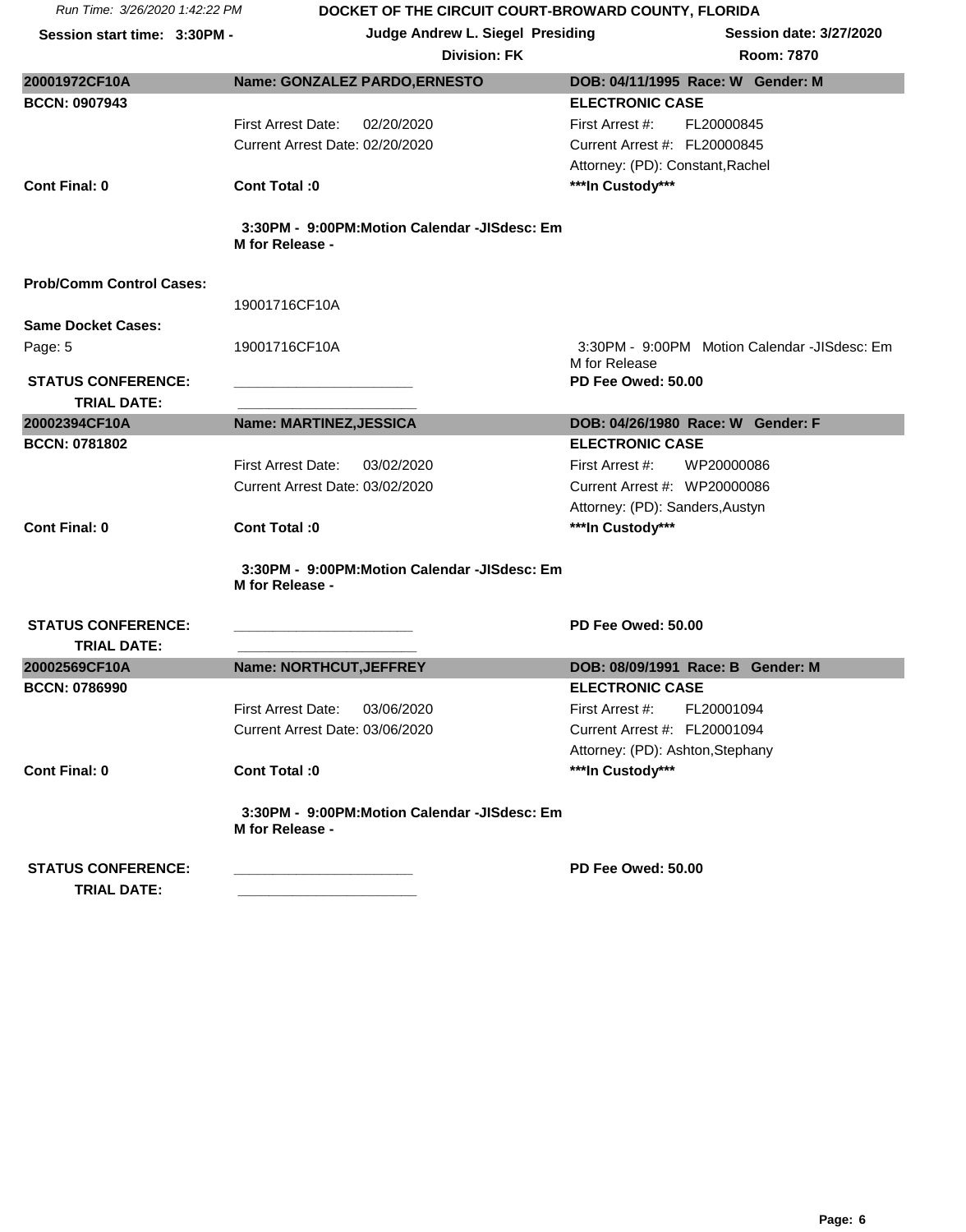| <b>Division: FK</b> | <b>Room: 7870</b> |
|---------------------|-------------------|
|                     |                   |

| 19006088CF10A<br><b>BCCN: 0255882</b> | Name: WILLIAMS, QUINTIN                                     | DOB: 07/20/1982 Race: B Gender: M<br><b>ELECTRONIC CASE</b> |
|---------------------------------------|-------------------------------------------------------------|-------------------------------------------------------------|
|                                       | <b>First Arrest Date:</b><br>05/12/2019                     | First Arrest #:<br>BS19001773                               |
|                                       | Current Arrest Date: 06/21/2019                             | Current Arrest #: FL19002963                                |
|                                       |                                                             | Attorney: (PD): Moldof, Meeghan                             |
| <b>Cont Final: 0</b>                  | <b>Cont Total:5</b>                                         | ***In Custody***                                            |
|                                       |                                                             |                                                             |
|                                       | 3:30PM - 9:00PM:Motion Calendar -JISdesc: Em                |                                                             |
|                                       | M for ROR -                                                 |                                                             |
|                                       |                                                             |                                                             |
| <b>STATUS CONFERENCE:</b>             | 1- Tampering With Physical Evidence (F3)(080)               | PD Fee Owed: 50.00                                          |
| <b>TRIAL DATE:</b>                    |                                                             |                                                             |
| 19010882CF10A                         | <b>Name: WILLIAMS, QUINTIN</b>                              | DOB: 07/20/1982 Race: B Gender: M                           |
| <b>BCCN: 0255882</b>                  |                                                             | <b>ELECTRONIC CASE</b>                                      |
|                                       | <b>First Arrest Date:</b><br>08/29/2019                     | BS19003276<br>First Arrest #:                               |
|                                       | Current Arrest Date: 08/29/2019                             | Current Arrest #: BS19003276                                |
|                                       |                                                             | Attorney: (PD): Moldof, Meeghan                             |
| <b>Cont Final: 0</b>                  | Cont Total:3                                                | ***In Custody***                                            |
|                                       | 3:30PM - 9:00PM:Motion Calendar -JISdesc: Em<br>M for ROR - |                                                             |
|                                       | 1- Deliver Cocaine (F2)(087)                                |                                                             |
| <b>Companion Cases:</b>               |                                                             |                                                             |
|                                       | 19010889CF10A                                               |                                                             |
| <b>STATUS CONFERENCE:</b>             |                                                             | PD Fee Owed: 50.00                                          |
| <b>TRIAL DATE:</b>                    |                                                             |                                                             |
| 19014365CF10A<br><b>BCCN: 0687084</b> | Name: MORALES, OSCAR J                                      | DOB: 04/14/1971 Race: W Gender: M<br><b>ELECTRONIC CASE</b> |
|                                       | <b>First Arrest Date:</b><br>12/10/2019                     | First Arrest #:<br>CH19001381                               |
|                                       | Current Arrest Date: 12/10/2019                             | Current Arrest #: CH19001381                                |
|                                       |                                                             | Attorney: (PD): Moldof, Meeghan                             |
| <b>Cont Final: 0</b>                  | Cont Total :0                                               | ***In Custody***                                            |
|                                       |                                                             |                                                             |
|                                       | 3:30PM - 9:00PM:Motion Calendar -JISdesc: Em<br>M for ROR - |                                                             |
|                                       | 1- Felony DUI - Enhanced (F3)(095)                          |                                                             |
|                                       | 2- Driving License Suspended (M2)(051)                      |                                                             |
| <b>STATUS CONFERENCE:</b>             |                                                             | PD Fee Owed: 50.00                                          |
| <b>TRIAL DATE:</b>                    |                                                             |                                                             |
|                                       |                                                             |                                                             |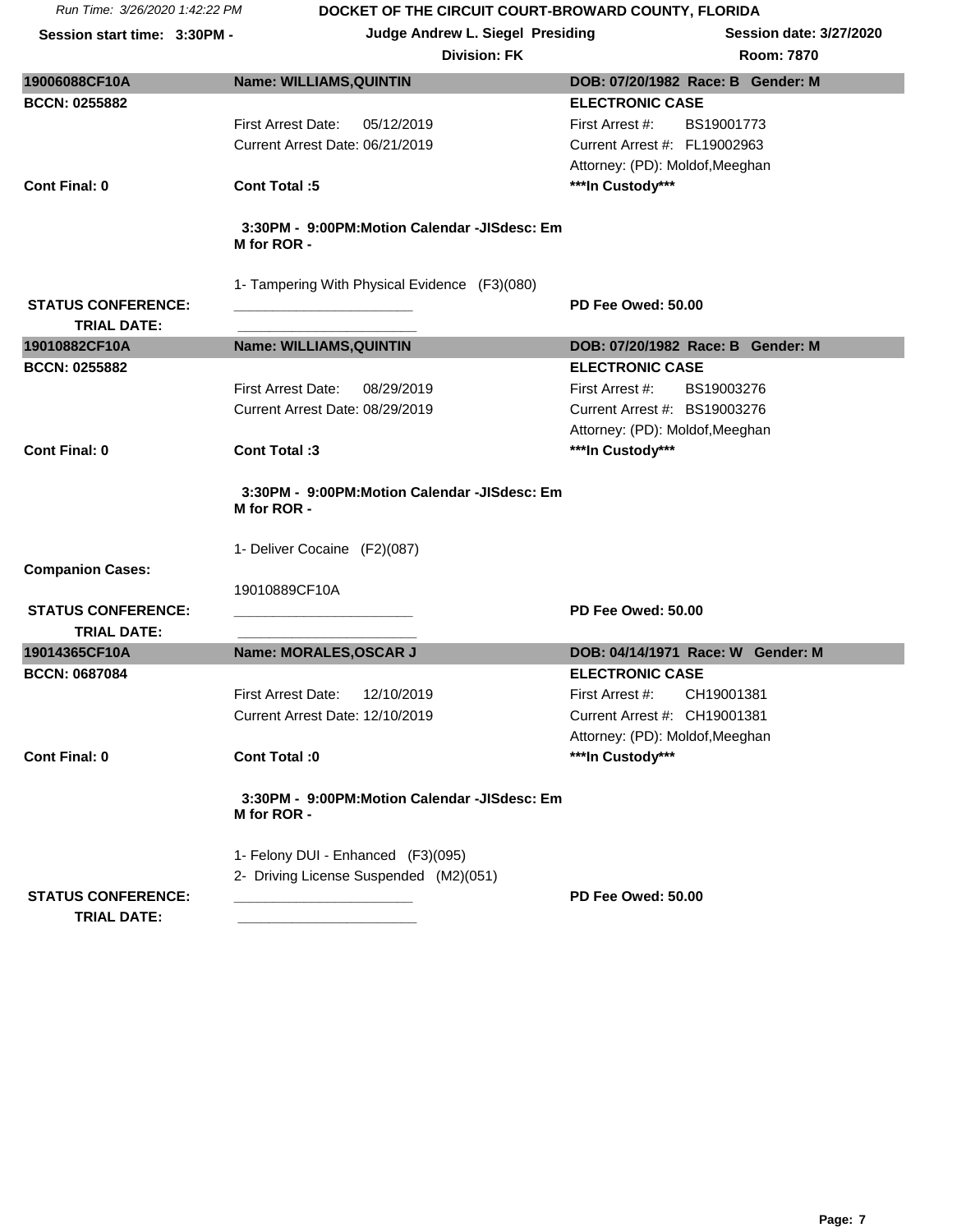Session start time: 3:30PM - **Judge Andrew L. Siegel Presiding** Session date: 3/27/2020

### **Division: FK R**

| oom: 7870 |  |
|-----------|--|
|           |  |

| 18004301CF10A                                   | <b>Name: MENENDEZ, CHARLES</b>                                                                                        | DOB: 09/09/1984 Race: W Gender: M |
|-------------------------------------------------|-----------------------------------------------------------------------------------------------------------------------|-----------------------------------|
| <b>BCCN: 0881373</b>                            |                                                                                                                       | <b>ELECTRONIC CASE</b>            |
|                                                 | First Arrest Date:<br>04/09/2018                                                                                      | First Arrest #:<br>FL18001572     |
|                                                 | Current Arrest Date: 01/27/2020                                                                                       | Current Arrest #: CH20000110      |
|                                                 |                                                                                                                       | Attorney: (ATTY): Carr, Devika    |
| <b>Cont Final: 0</b>                            | Cont Total: 0                                                                                                         | ***In Custody***                  |
|                                                 | 3:30PM - 9:00PM:Motion Calendar -JISdesc: Em<br>M to Set Bond -                                                       |                                   |
|                                                 | 1- Possession of Cocaine (F3)(088)                                                                                    |                                   |
|                                                 | 2- Possess Drug Paraphernalia (M1)(068)                                                                               |                                   |
|                                                 | 3- DWLS/License Susp/Revoked (M2)(051)                                                                                |                                   |
| <b>STATUS CONFERENCE:</b>                       |                                                                                                                       |                                   |
| <b>TRIAL DATE:</b>                              |                                                                                                                       |                                   |
| 14005357CF10A                                   | Name: BAPTISTE, ELIJAH                                                                                                | DOB: 05/22/1986 Race: B Gender: M |
| <b>BCCN: 0758445</b>                            |                                                                                                                       | <b>ELECTRONIC CASE</b>            |
|                                                 | First Arrest Date:<br>09/03/2014                                                                                      | First Arrest #:<br>BS14005141     |
|                                                 | Current Arrest Date: 01/28/2020                                                                                       | Current Arrest #: BS20000375      |
|                                                 |                                                                                                                       | Attorney: (PD): Moldof, Meeghan   |
| <b>Cont Final: 0</b>                            | <b>Cont Total:5</b>                                                                                                   | ***In Custody***                  |
|                                                 | 3:30PM - 9:00PM:Motion Calendar -JISdesc: Em<br>M to Set Bond for VOP -<br>1-5 Crim Use of Personal ID Info (F3)(092) |                                   |
| <b>STATUS CONFERENCE:</b>                       |                                                                                                                       | PD Fee Owed: 50.00                |
| <b>TRIAL DATE:</b>                              |                                                                                                                       |                                   |
| 19009661CF10A                                   | Name: BUDGETT, EVANGELA                                                                                               | DOB: 04/29/1964 Race: B Gender: F |
| <b>BCCN: 0086549</b>                            |                                                                                                                       | <b>ELECTRONIC CASE</b>            |
|                                                 | <b>First Arrest Date:</b><br>08/03/2019                                                                               | First Arrest #:<br>FL19003644     |
|                                                 | Current Arrest Date: 01/27/2020                                                                                       | Current Arrest #: CH20000106      |
|                                                 |                                                                                                                       | Attorney: (PD): Maroto, Luis      |
| <b>Cont Final: 0</b>                            | Cont Total: 0                                                                                                         | ***SURETY BOND***                 |
|                                                 | 3:30PM - 9:00PM:Motion Calendar -JISdesc: M<br>for PTR -                                                              |                                   |
|                                                 | 1- Possession of Cocaine (F3)(088)                                                                                    |                                   |
|                                                 | 2- Possess Drug Paraphernalia (M1)(068)                                                                               |                                   |
|                                                 | 3- Vehicle W/O Lights At Night (0)(007)                                                                               |                                   |
| <b>STATUS CONFERENCE:</b><br><b>TRIAL DATE:</b> |                                                                                                                       | PD Fee Owed: 50.00                |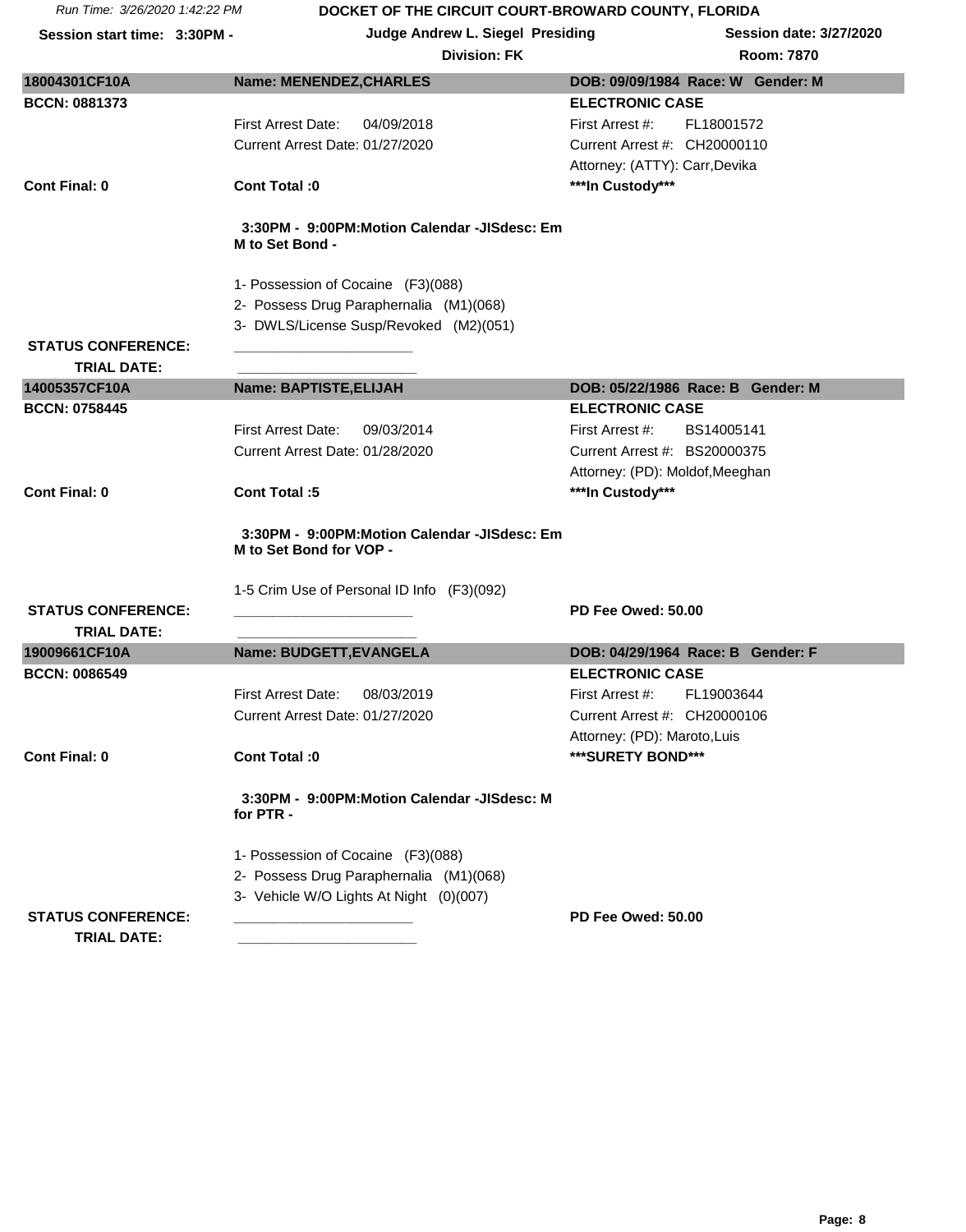|                                                 | <b>Division: FK</b>                                      |                               | <b>Room: 7870</b>                 |
|-------------------------------------------------|----------------------------------------------------------|-------------------------------|-----------------------------------|
| 15006317CF10A                                   | Name: BERNIER, JUDITH                                    |                               | DOB: 10/15/1976 Race: W Gender: F |
| <b>BCCN: 0852610</b>                            |                                                          | <b>ELECTRONIC CASE</b>        |                                   |
|                                                 | <b>First Arrest Date:</b><br>05/14/2015                  | First Arrest #:               | PP15001787                        |
|                                                 | Current Arrest Date: 03/11/2020                          | Current Arrest #: BS20000837  |                                   |
|                                                 |                                                          | Attorney: (PD): Maroto, Luis  |                                   |
| <b>Cont Final: 1</b>                            | Cont Total :5                                            | ***In Custody***              |                                   |
|                                                 | 3:30PM - 9:00PM:Motion Calendar -JISdesc: M<br>for ROR - |                               |                                   |
|                                                 | 1- Grand Theft in the 3rd Degree (F3)(080)               |                               |                                   |
| <b>STATUS CONFERENCE:</b>                       |                                                          | PD Fee Owed: 50.00            |                                   |
| <b>TRIAL DATE:</b>                              |                                                          |                               |                                   |
| 16002678CF10A                                   | Name: TAYLOR, ANTHONY                                    |                               | DOB: 01/07/1959 Race: B Gender: M |
| <b>BCCN: 0019042</b>                            |                                                          | <b>ELECTRONIC CASE</b>        |                                   |
|                                                 | First Arrest Date:<br>03/02/2016                         | First Arrest #:               | FL16000879                        |
|                                                 | Current Arrest Date: 01/05/2020                          | Current Arrest #: FL20000064  |                                   |
|                                                 |                                                          | Attorney: (PD): Kruss, Ramiro |                                   |
| <b>Cont Final: 0</b>                            | <b>Cont Total:7</b>                                      | ***In Custody***              |                                   |
|                                                 | 3:30PM - 9:00PM:Motion Calendar -JISdesc: M<br>for ROR - |                               |                                   |
|                                                 | 1-2 Poss Similitude of Drivers Lic (F3)(094)             |                               |                                   |
| <b>STATUS CONFERENCE:</b>                       |                                                          | PD Fee Owed: 50.00            |                                   |
| <b>TRIAL DATE:</b>                              |                                                          |                               |                                   |
| 18011108CF10A                                   | Name: SELBY, REBECCA                                     |                               | DOB: 12/27/1972 Race: W Gender: F |
| <b>BCCN: 0266069</b>                            |                                                          | <b>ELECTRONIC CASE</b>        |                                   |
|                                                 | <b>First Arrest Date:</b><br>09/10/2018                  | First Arrest #:               | DR18000926                        |
|                                                 | Current Arrest Date: 03/15/2020                          | Current Arrest #: DR20000231  |                                   |
|                                                 |                                                          | Attorney: (PD): Maroto, Luis  |                                   |
| <b>Cont Final: 0</b>                            | Cont Total: 0                                            | ***In Custody***              |                                   |
|                                                 | 3:30PM - 9:00PM:Motion Calendar -JISdesc: M<br>for ROR - |                               |                                   |
|                                                 | 1- Possession of Cocaine (F3)(088)                       |                               |                                   |
| <b>STATUS CONFERENCE:</b><br><b>TRIAL DATE:</b> |                                                          | PD Fee Owed: 50.00            |                                   |
|                                                 |                                                          |                               |                                   |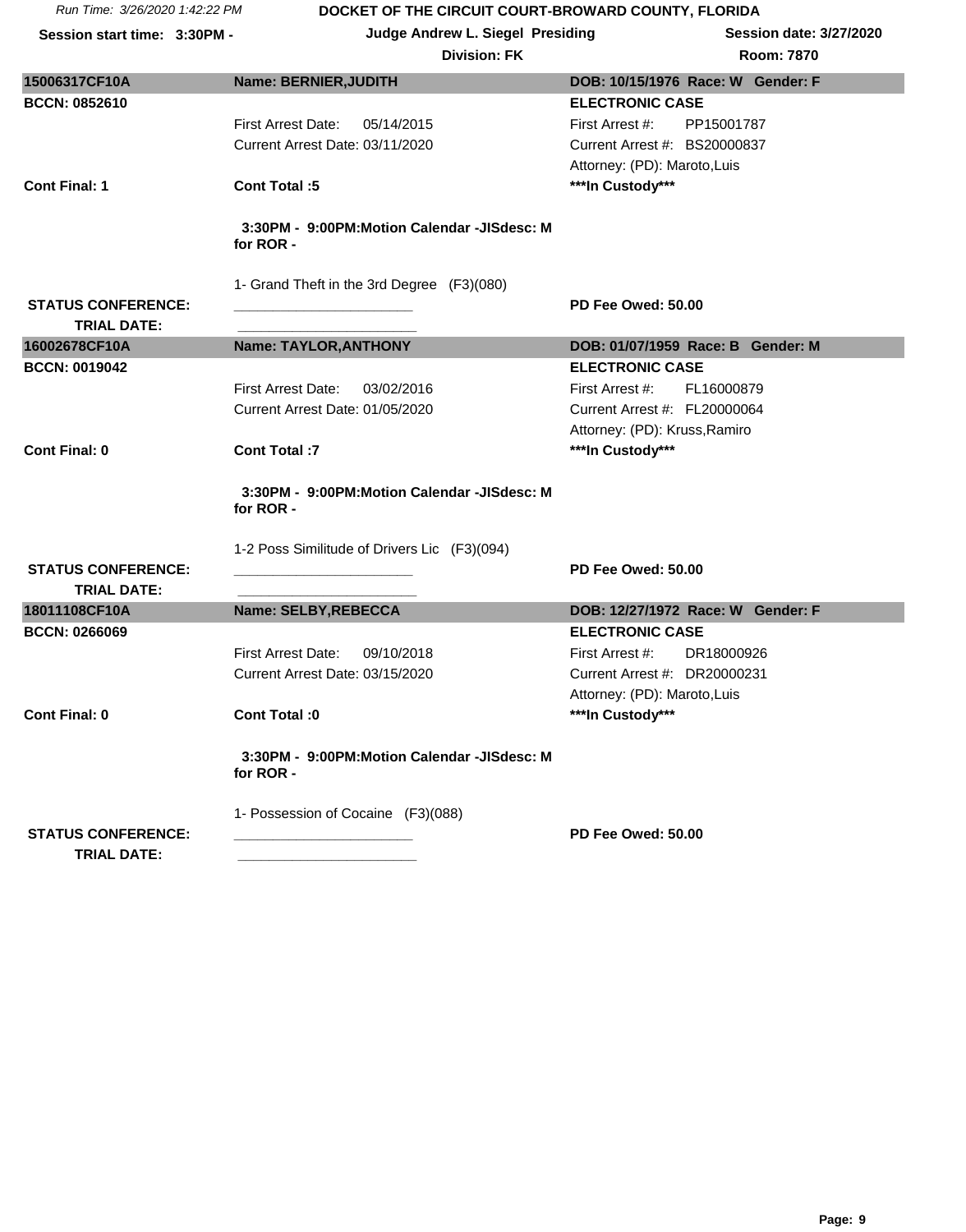| <b>Division: FK</b> | <b>Room: 7870</b> |
|---------------------|-------------------|
|                     |                   |

| 19001506CF10A                                   | <b>Name: SANGSTER, ALEX</b>                              | DOB: 09/02/1956 Race: B Gender: M |
|-------------------------------------------------|----------------------------------------------------------|-----------------------------------|
| <b>BCCN: 0017825</b>                            |                                                          | <b>ELECTRONIC CASE</b>            |
|                                                 | First Arrest Date:<br>02/01/2019                         | First Arrest #:<br>BS19000393     |
|                                                 | Current Arrest Date: 12/25/2019                          | Current Arrest #: BS19004770      |
|                                                 |                                                          | Attorney: (PD): Moldof, Meeghan   |
| <b>Cont Final: 0</b>                            | Cont Total :0                                            | ***In Custody***                  |
|                                                 |                                                          |                                   |
|                                                 | 3:30PM - 9:00PM:Motion Calendar -JISdesc: M<br>for ROR - |                                   |
|                                                 | 1- Possession of Cocaine (F3)(088)                       |                                   |
| <b>STATUS CONFERENCE:</b>                       |                                                          | PD Fee Owed: 50.00                |
| <b>TRIAL DATE:</b>                              |                                                          |                                   |
| 19002803CF10A                                   | <b>Name: JEFFERSON, THOMAS</b>                           | DOB: 04/13/1991 Race: B Gender: M |
| <b>BCCN: 0908967</b>                            |                                                          | <b>ELECTRONIC CASE</b>            |
|                                                 | <b>First Arrest Date:</b><br>02/28/2019                  | First Arrest #:<br>FL19000997     |
|                                                 | Current Arrest Date: 12/26/2019                          | Current Arrest #: BS19004777      |
|                                                 |                                                          | Attorney: (PD): Moldof, Meeghan   |
| <b>Cont Final: 0</b>                            | Cont Total:2                                             | ***In Custody***                  |
|                                                 | 3:30PM - 9:00PM:Motion Calendar -JISdesc: M<br>for ROR - |                                   |
|                                                 | 1- Grand Theft Auto (F3)(080)                            |                                   |
|                                                 | 2- Resist/Obstruct W/O Violence (M1)(060)                |                                   |
|                                                 | 3- Unlaw Use False Name/Identity (M1)(060)               |                                   |
| <b>STATUS CONFERENCE:</b><br><b>TRIAL DATE:</b> |                                                          | PD Fee Owed: 50.00                |
| 19007706CF10A                                   | Name: FLEURY, LAWRENCE                                   | DOB: 11/05/1981 Race: B Gender: M |
| <b>BCCN: 0913762</b>                            |                                                          | <b>ELECTRONIC CASE</b>            |
|                                                 | 06/16/2019<br><b>First Arrest Date:</b>                  | BS19002239<br>First Arrest #:     |
|                                                 | Current Arrest Date: 09/26/2019                          | Current Arrest #: BS19003668      |
|                                                 |                                                          | Attorney: (PD): Kruss, Ramiro     |
| Cont Final: 0                                   | <b>Cont Total:1</b>                                      | ***In Custody***                  |
|                                                 | 3:30PM - 9:00PM:Motion Calendar -JISdesc: M<br>for ROR - |                                   |
|                                                 | 1- Possession of Cocaine (F3)(088)                       |                                   |
|                                                 | 2- Felony/Driving Under Influence (F3)(095)              |                                   |
|                                                 | 3- Refuse Submit Blood/Breath Test (M1)(052)             |                                   |
|                                                 | 4- Operating W/O Valid License (M2)(051)                 |                                   |
| <b>STATUS CONFERENCE:</b>                       |                                                          | PD Fee Owed: 50.00                |
| <b>TRIAL DATE:</b>                              |                                                          |                                   |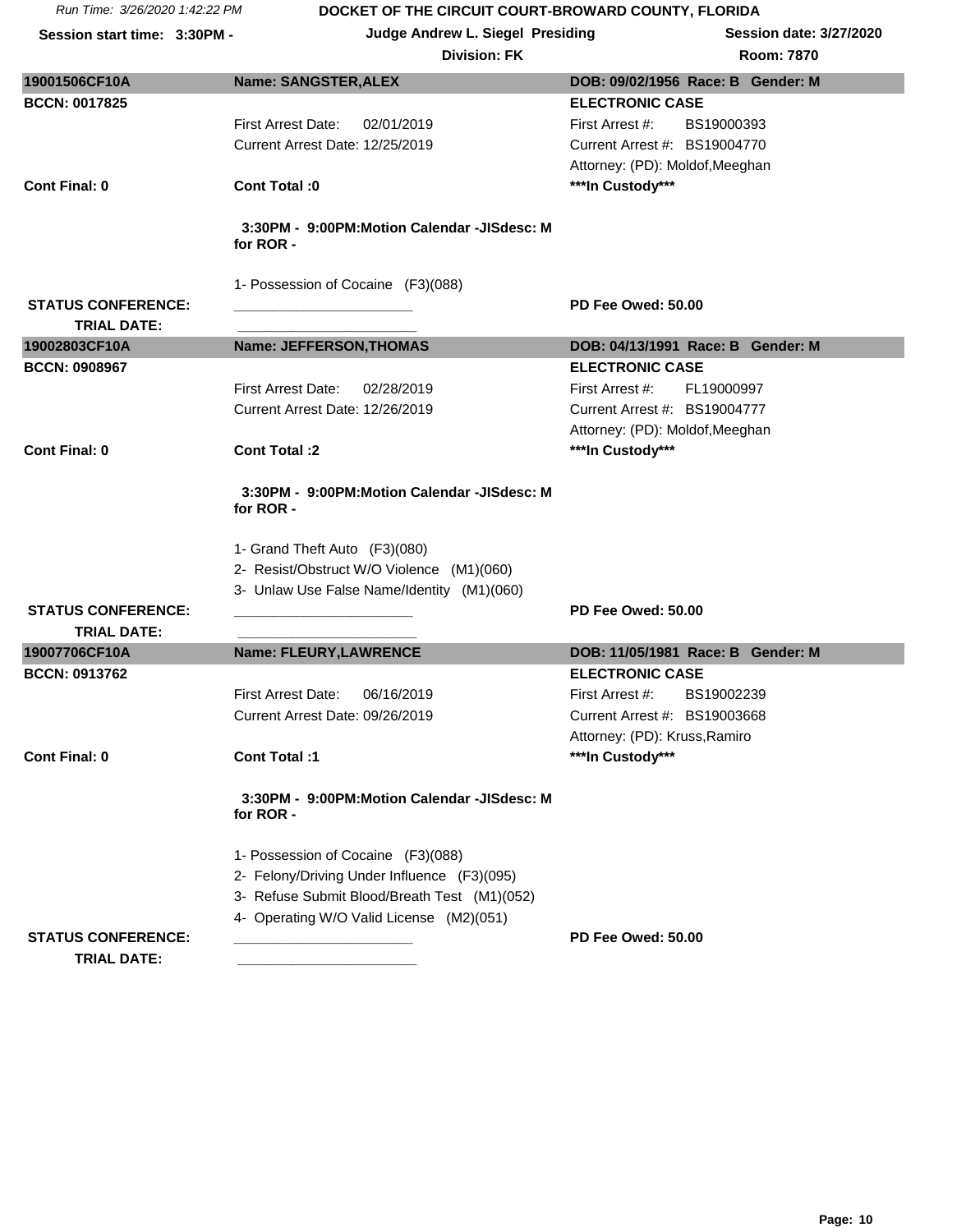| <b>Division: FK</b> | <b>Room: 7870</b> |
|---------------------|-------------------|
|---------------------|-------------------|

| 19010155CF10A                                   | Name: SANTIAGO, ZACHARY                                  | DOB: 07/08/1991 Race: B Gender: M                             |
|-------------------------------------------------|----------------------------------------------------------|---------------------------------------------------------------|
| <b>BCCN: 0754234</b>                            |                                                          | <b>ELECTRONIC CASE</b>                                        |
|                                                 | <b>First Arrest Date:</b><br>08/17/2019                  | CK19000610<br>First Arrest #:                                 |
|                                                 | Current Arrest Date: 02/09/2020                          | Current Arrest #: PB20000329                                  |
|                                                 |                                                          | Attorney: (PD): Ramelize, Wayne                               |
| <b>Cont Final: 0</b>                            | Cont Total: 0                                            | ***In Custody***                                              |
|                                                 | 3:30PM - 9:00PM:Motion Calendar -JISdesc: M<br>for ROR - |                                                               |
|                                                 | 1- Agg Fleeing/Eluding High Speed (F2)(094)              |                                                               |
|                                                 | 2- Resist/Obstruct W/O Violence (M1)(060)                |                                                               |
|                                                 | 3- DWLS/License Susp/Revoked (M2)(051)                   |                                                               |
|                                                 | 4- FYROW/Slow Speed Emerg Vehicle (0)(012)               |                                                               |
| <b>STATUS CONFERENCE:</b>                       |                                                          | PD Fee Owed: 50.00                                            |
| <b>TRIAL DATE:</b>                              |                                                          |                                                               |
| 19013331CF10A                                   | Name: ORYS, JEFFREY                                      | DOB: 05/24/1994 Race: B Gender: M                             |
| <b>BCCN: 0810674</b>                            |                                                          | <b>ELECTRONIC CASE</b>                                        |
|                                                 | <b>First Arrest Date:</b><br>01/18/2020                  | First Arrest #:<br>MJ20000069                                 |
|                                                 | Current Arrest Date: 01/18/2020                          | Current Arrest #: MJ20000069                                  |
|                                                 | Cont Total: 0                                            | Attorney: (PD): Wise, Gregory                                 |
| <b>Cont Final: 0</b>                            |                                                          | ***In Custody***                                              |
|                                                 | 3:30PM - 9:00PM:Motion Calendar -JISdesc: M<br>for ROR - |                                                               |
|                                                 | 1- Grand Theft Auto (F3)(080)                            |                                                               |
| <b>STATUS CONFERENCE:</b><br><b>TRIAL DATE:</b> |                                                          | PD Fee Owed: 50.00                                            |
| 19014127CF10A                                   | Name: NELSON, ELEXON                                     | DOB: 01/12/1976 Race: B Gender: M                             |
| <b>BCCN: 0616396</b>                            | *** CAPIAS ***                                           | <b>ELECTRONIC CASE</b>                                        |
|                                                 | First Arrest Date:<br>11/29/2019                         | First Arrest #:<br>FL19005639                                 |
|                                                 | Current Arrest Date: 11/29/2019                          | Current Arrest #: FL19005639                                  |
|                                                 |                                                          | Attorney: (PD): Wise, Gregory                                 |
| <b>Cont Final: 0</b>                            | Cont Total :0                                            | ***In Custody***                                              |
|                                                 | 3:30PM - 9:00PM:Motion Calendar -JISdesc: M<br>for ROR - |                                                               |
|                                                 | 1- Grand Theft Auto (F3)(080)                            |                                                               |
|                                                 | 2- DWLS Habitual Offender 2nd (M1)(051)                  |                                                               |
|                                                 | 3- Resist/Obstruct W/O Violence (M1)(060)                |                                                               |
| <b>Same Docket Cases:</b>                       |                                                          |                                                               |
| Page: 12                                        | 20000848CF10A                                            | 3:30PM - 9:00PM Motion Calendar -JISdesc: M for<br><b>ROR</b> |
| <b>STATUS CONFERENCE:</b><br><b>TRIAL DATE:</b> |                                                          | PD Fee Owed: 50.00                                            |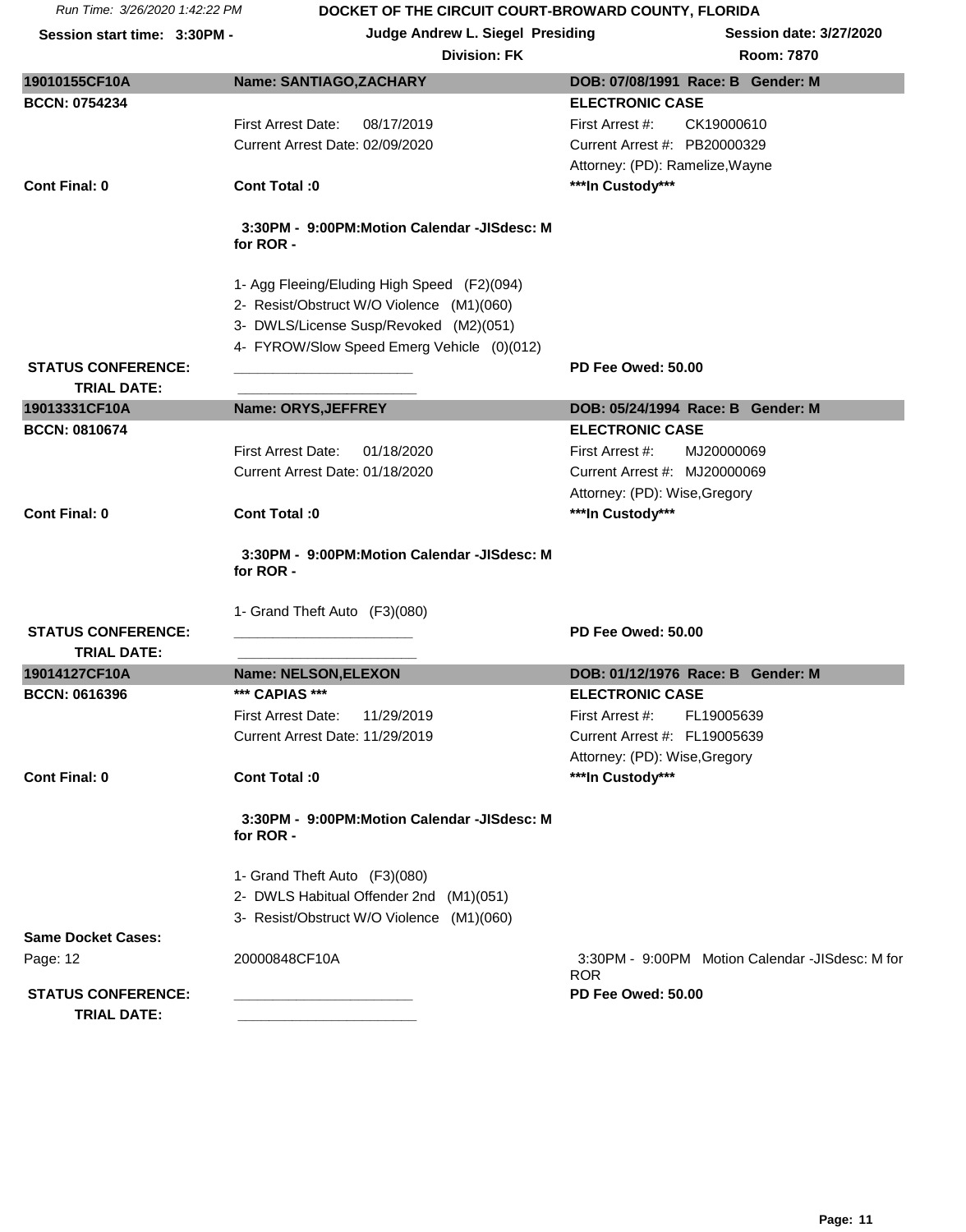Session start time: 3:30PM - **Judge Andrew L. Siegel Presiding** Session date: 3/27/2020

| oom: 7870 |  |
|-----------|--|
|           |  |

| 19015075CF10A                                   | Name: LEWIS, ALONZO                                      | DOB: 06/12/1978 Race: B Gender: M                             |
|-------------------------------------------------|----------------------------------------------------------|---------------------------------------------------------------|
| <b>BCCN: 0216371</b>                            |                                                          | <b>ELECTRONIC CASE</b>                                        |
|                                                 | <b>First Arrest Date:</b><br>03/04/2020                  | First Arrest #:<br>BS20000767                                 |
|                                                 | Current Arrest Date: 03/04/2020                          | Current Arrest #: BS20000767                                  |
|                                                 |                                                          | Attorney: (PD): Chung, William                                |
| <b>Cont Final: 0</b>                            | Cont Total: 0                                            | ***In Custody***                                              |
|                                                 | 3:30PM - 9:00PM:Motion Calendar -JISdesc: M<br>for ROR - |                                                               |
|                                                 | 1- Grand Theft in the 3rd Degree (F3)(080)               |                                                               |
| <b>Same Docket Cases:</b>                       |                                                          |                                                               |
| Page: 13                                        | 20002636CF10A                                            | 3:30PM - 9:00PM Motion Calendar -JISdesc: M for<br><b>ROR</b> |
| <b>STATUS CONFERENCE:</b>                       |                                                          | PD Fee Owed: 50.00                                            |
| <b>TRIAL DATE:</b>                              |                                                          |                                                               |
| 20000848CF10A                                   | Name: NELSON, ELEXON                                     | DOB: 01/12/1976 Race: B Gender: M                             |
| <b>BCCN: 0616396</b>                            |                                                          | <b>ELECTRONIC CASE</b>                                        |
|                                                 | <b>First Arrest Date:</b><br>01/23/2020                  | First Arrest #:<br>PB20000193                                 |
|                                                 | Current Arrest Date: 01/23/2020                          | Current Arrest #: PB20000193                                  |
|                                                 |                                                          | Attorney: (PD): Wise, Gregory                                 |
| <b>Cont Final: 0</b>                            | Cont Total: 0                                            | ***In Custody***                                              |
|                                                 | 3:30PM - 9:00PM:Motion Calendar -JISdesc: M<br>for ROR - |                                                               |
|                                                 | 1- Felony Petit Theft (F3)(080)                          |                                                               |
| <b>Same Docket Cases:</b>                       |                                                          |                                                               |
| Page: 11                                        | 19014127CF10A                                            | 3:30PM - 9:00PM Motion Calendar -JISdesc: M for<br><b>ROR</b> |
| <b>STATUS CONFERENCE:</b>                       |                                                          | PD Fee Owed: 50.00                                            |
| <b>TRIAL DATE:</b>                              |                                                          |                                                               |
| 20001312CF10A                                   | Name: DERICO,LIONEL                                      | DOB: 05/27/1985 Race: B Gender: M                             |
| <b>BCCN: 0629443</b>                            |                                                          | <b>ELECTRONIC CASE</b>                                        |
|                                                 | First Arrest Date:<br>02/03/2020                         | First Arrest #:<br>PB20000280                                 |
|                                                 | Current Arrest Date: 02/03/2020                          | Current Arrest #: PB20000280                                  |
|                                                 |                                                          | Attorney: (PD): Moldof, Meeghan                               |
| <b>Cont Final: 0</b>                            | Cont Total :1                                            | ***In Custody***                                              |
|                                                 | 3:30PM - 9:00PM:Motion Calendar -JISdesc: M<br>for ROR - |                                                               |
|                                                 | 1- Driving While License Revoked (F3)(094)               |                                                               |
| <b>STATUS CONFERENCE:</b><br><b>TRIAL DATE:</b> | 2- Possess Cannabis/20 Grams Or Less (M1)(069)           | PD Fee Owed: 50.00                                            |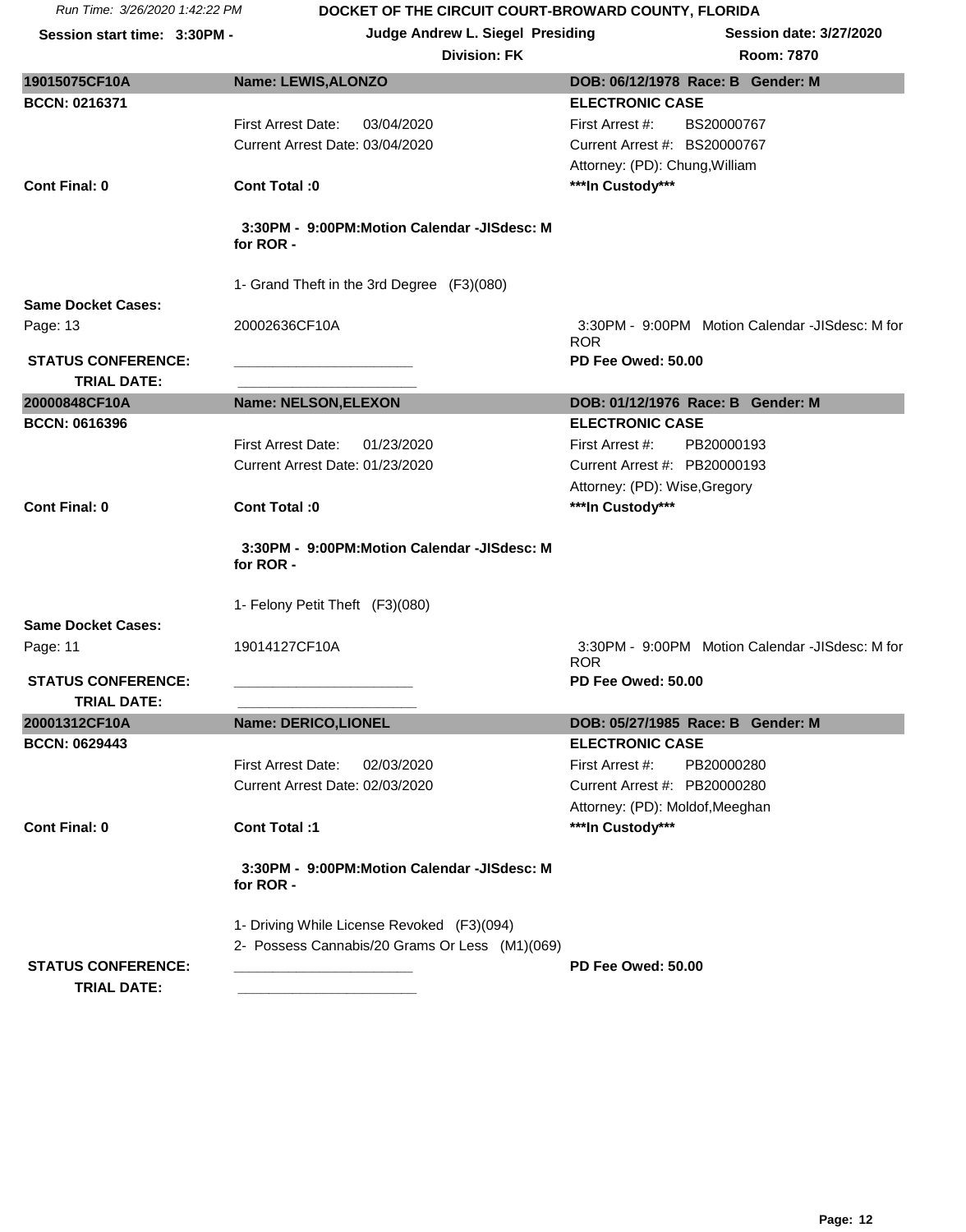| <b>Division: FK</b> | <b>Room: 7870</b> |
|---------------------|-------------------|
|                     |                   |

| 20001358CF10A                                   | Name: VOGEL, DUSTIN                                                                                  | DOB: 10/07/1990 Race: W Gender: M               |
|-------------------------------------------------|------------------------------------------------------------------------------------------------------|-------------------------------------------------|
| <b>BCCN: 0924578</b>                            |                                                                                                      | <b>ELECTRONIC CASE</b>                          |
|                                                 | 02/05/2020<br><b>First Arrest Date:</b>                                                              | FL20000582<br>First Arrest #:                   |
|                                                 | Current Arrest Date: 02/05/2020                                                                      | Current Arrest #: FL20000582                    |
|                                                 |                                                                                                      | Attorney: (PD): Moldof, Meeghan                 |
| Cont Final: 0                                   | Cont Total :0                                                                                        | ***In Custody***                                |
|                                                 | 3:30PM - 9:00PM:Motion Calendar -JISdesc: M<br>for ROR -                                             |                                                 |
|                                                 | 1- Possession of Cocaine (F3)(088)                                                                   |                                                 |
| <b>STATUS CONFERENCE:</b>                       |                                                                                                      | PD Fee Owed: 50.00                              |
| <b>TRIAL DATE:</b>                              |                                                                                                      |                                                 |
| 20002628CF10A                                   | Name: WEISSKOFF, AVRAHAM                                                                             | DOB: 04/12/1999 Race: W Gender: M               |
| <b>BCCN: 0926288</b>                            | *** CAPIAS ***                                                                                       | <b>ELECTRONIC CASE</b>                          |
|                                                 | First Arrest Date:<br>03/08/2020                                                                     | First Arrest #:<br>MM20000170                   |
|                                                 | Current Arrest Date: 03/08/2020                                                                      | Current Arrest #: MM20000170                    |
|                                                 |                                                                                                      | Attorney: (PD): Kowalek, Paul                   |
| Cont Final: 0                                   | Cont Total :0                                                                                        | ***In Custody***                                |
|                                                 | 3:30PM - 9:00PM:Motion Calendar -JISdesc: M<br>for ROR -<br>1- Burglary Conveyance Unoccup (F3)(080) |                                                 |
|                                                 | 2- Criminal Mischief (M2)(060)                                                                       |                                                 |
| <b>STATUS CONFERENCE:</b><br><b>TRIAL DATE:</b> |                                                                                                      | PD Fee Owed: 50.00                              |
| 20002636CF10A                                   | Name: LEWIS, ALONZO                                                                                  | DOB: 06/12/1978 Race: B Gender: M               |
| <b>BCCN: 0216371</b>                            |                                                                                                      | <b>ELECTRONIC CASE</b>                          |
|                                                 | <b>First Arrest Date:</b><br>03/04/2020                                                              | BS20000767<br>First Arrest #:                   |
|                                                 | Current Arrest Date: 03/04/2020                                                                      | Current Arrest #: BS20000767                    |
|                                                 |                                                                                                      | Attorney: (PD): Chung, William                  |
| <b>Cont Final: 0</b>                            | Cont Total: 0                                                                                        | ***In Custody***                                |
|                                                 | 3:30PM - 9:00PM:Motion Calendar -JISdesc: M<br>for ROR -                                             |                                                 |
| <b>Same Docket Cases:</b>                       |                                                                                                      |                                                 |
| Page: 12                                        | 19015075CF10A                                                                                        | 3:30PM - 9:00PM Motion Calendar -JISdesc: M for |
|                                                 |                                                                                                      | <b>ROR</b>                                      |
| <b>STATUS CONFERENCE:</b><br><b>TRIAL DATE:</b> |                                                                                                      |                                                 |
|                                                 |                                                                                                      |                                                 |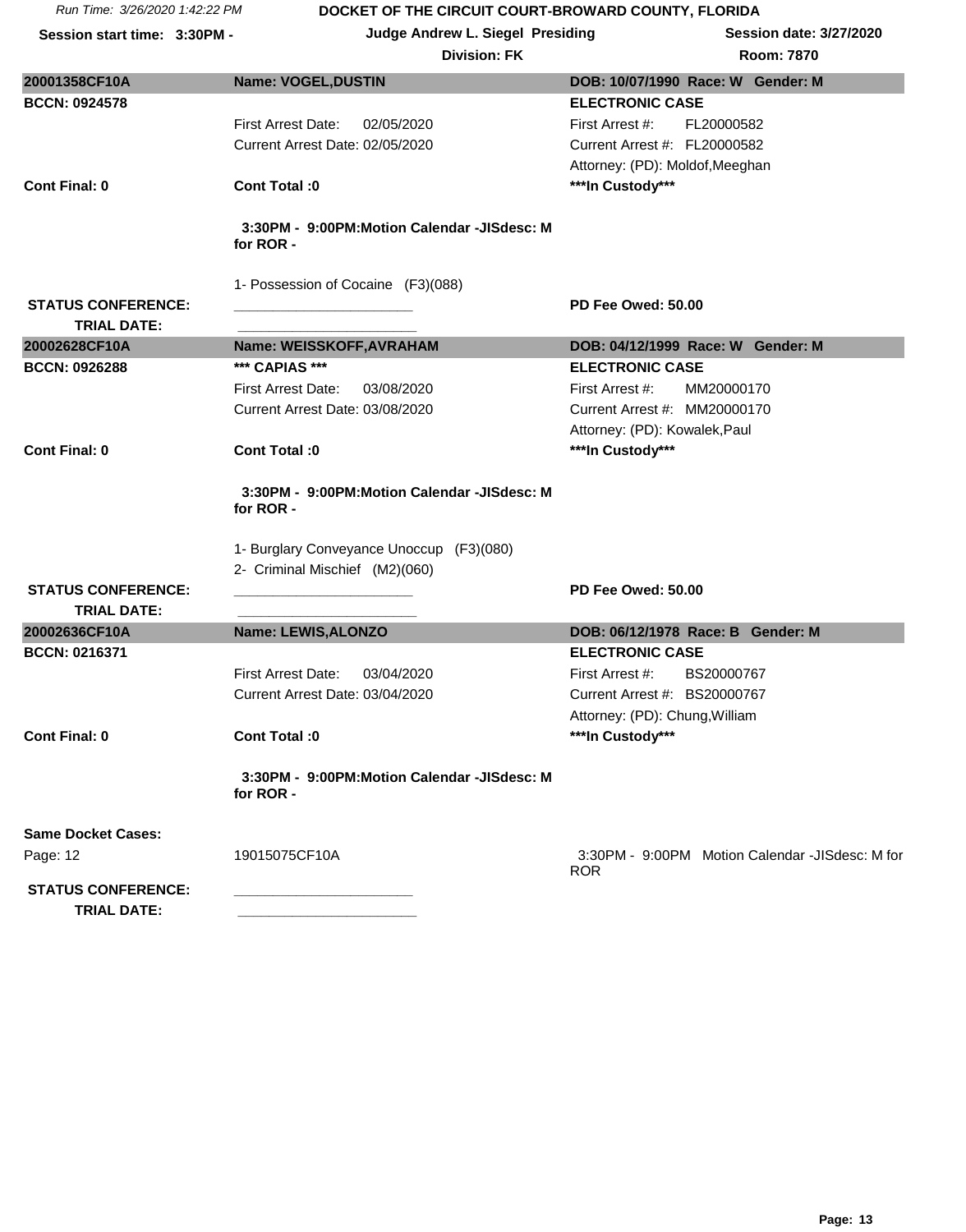**Session start time: 3:30PM - <br>
<b>Judge Andrew L. Siegel Presiding Session date: 3/27/2020** 

|                                                                     | DOB: 07/03/1963 Race: W Gender: M                                                                                                                                                                                                                                                                                                                                                                                                                                                                         |
|---------------------------------------------------------------------|-----------------------------------------------------------------------------------------------------------------------------------------------------------------------------------------------------------------------------------------------------------------------------------------------------------------------------------------------------------------------------------------------------------------------------------------------------------------------------------------------------------|
|                                                                     | <b>ELECTRONIC CASE</b>                                                                                                                                                                                                                                                                                                                                                                                                                                                                                    |
|                                                                     | First Arrest #:<br>HW19000593                                                                                                                                                                                                                                                                                                                                                                                                                                                                             |
|                                                                     | Current Arrest #: HW19001496                                                                                                                                                                                                                                                                                                                                                                                                                                                                              |
|                                                                     | Attorney: (PD): Wise, Gregory                                                                                                                                                                                                                                                                                                                                                                                                                                                                             |
| <b>Cont Total:5</b>                                                 | ***In Custody***                                                                                                                                                                                                                                                                                                                                                                                                                                                                                          |
|                                                                     |                                                                                                                                                                                                                                                                                                                                                                                                                                                                                                           |
| 3:30PM - 9:00PM:Motion Calendar -JISdesc: M<br>forROR-              |                                                                                                                                                                                                                                                                                                                                                                                                                                                                                                           |
| 1- Possession of Cocaine (F3)(088)                                  |                                                                                                                                                                                                                                                                                                                                                                                                                                                                                                           |
|                                                                     | PD Fee Owed: 50.00                                                                                                                                                                                                                                                                                                                                                                                                                                                                                        |
|                                                                     | DOB: 06/16/1976 Race: B Gender: M                                                                                                                                                                                                                                                                                                                                                                                                                                                                         |
|                                                                     | <b>ELECTRONIC CASE</b>                                                                                                                                                                                                                                                                                                                                                                                                                                                                                    |
|                                                                     | First Arrest #:<br>LH18000086                                                                                                                                                                                                                                                                                                                                                                                                                                                                             |
| Current Arrest Date: 02/06/2020                                     | Current Arrest #: DN20000089                                                                                                                                                                                                                                                                                                                                                                                                                                                                              |
|                                                                     | Attorney: (PD): Hershorn, Alexandra                                                                                                                                                                                                                                                                                                                                                                                                                                                                       |
| Cont Total: 0                                                       | ***In Custody***                                                                                                                                                                                                                                                                                                                                                                                                                                                                                          |
|                                                                     |                                                                                                                                                                                                                                                                                                                                                                                                                                                                                                           |
| 3:30PM - 9:00PM:Motion Calendar -JISdesc: M<br>to Mod Cond of PTR - |                                                                                                                                                                                                                                                                                                                                                                                                                                                                                                           |
|                                                                     |                                                                                                                                                                                                                                                                                                                                                                                                                                                                                                           |
|                                                                     |                                                                                                                                                                                                                                                                                                                                                                                                                                                                                                           |
|                                                                     | PD Fee Owed: 50.00                                                                                                                                                                                                                                                                                                                                                                                                                                                                                        |
|                                                                     |                                                                                                                                                                                                                                                                                                                                                                                                                                                                                                           |
| Name: GILG, SUSAN                                                   | DOB: 07/01/1967 Race: W Gender: F                                                                                                                                                                                                                                                                                                                                                                                                                                                                         |
|                                                                     | <b>ELECTRONIC CASE</b>                                                                                                                                                                                                                                                                                                                                                                                                                                                                                    |
| <b>First Arrest Date:</b><br>03/13/2020                             | First Arrest #:<br>TM20000066                                                                                                                                                                                                                                                                                                                                                                                                                                                                             |
| Current Arrest Date: 03/13/2020                                     | Current Arrest #: TM20000066                                                                                                                                                                                                                                                                                                                                                                                                                                                                              |
|                                                                     | Attorney: (PD): Gibiser, Dwight                                                                                                                                                                                                                                                                                                                                                                                                                                                                           |
|                                                                     |                                                                                                                                                                                                                                                                                                                                                                                                                                                                                                           |
| 3:30PM - 9:00PM:Motion Calendar -JISdesc: M<br>to Reduce Bond -     |                                                                                                                                                                                                                                                                                                                                                                                                                                                                                                           |
|                                                                     |                                                                                                                                                                                                                                                                                                                                                                                                                                                                                                           |
|                                                                     |                                                                                                                                                                                                                                                                                                                                                                                                                                                                                                           |
|                                                                     |                                                                                                                                                                                                                                                                                                                                                                                                                                                                                                           |
|                                                                     |                                                                                                                                                                                                                                                                                                                                                                                                                                                                                                           |
|                                                                     |                                                                                                                                                                                                                                                                                                                                                                                                                                                                                                           |
|                                                                     |                                                                                                                                                                                                                                                                                                                                                                                                                                                                                                           |
|                                                                     | <b>Name: HAMBY, RONNIE</b><br><b>First Arrest Date:</b><br>04/02/2019<br>Current Arrest Date: 09/05/2019<br>Name: FULLER, JERMAINE<br><b>First Arrest Date:</b><br>02/11/2018<br>1- Battery on Law Enforc Officer (F3)(084)<br>2- Ped Obstruct Traf/No Permit Sol (M2)(050)<br>Cont Total: 0<br>1- Traffick In Heroin 4 Gram (F1)(080)<br>2-3 Possession Of Cocaine<br>(F3)(080)<br>4- Possession Of Pvp<br>(F3)(080)<br>5- Possess Cannabis Ovr 20 G (F3)(080)<br>6- Drug Paraphernalia-Posses (M1)(060) |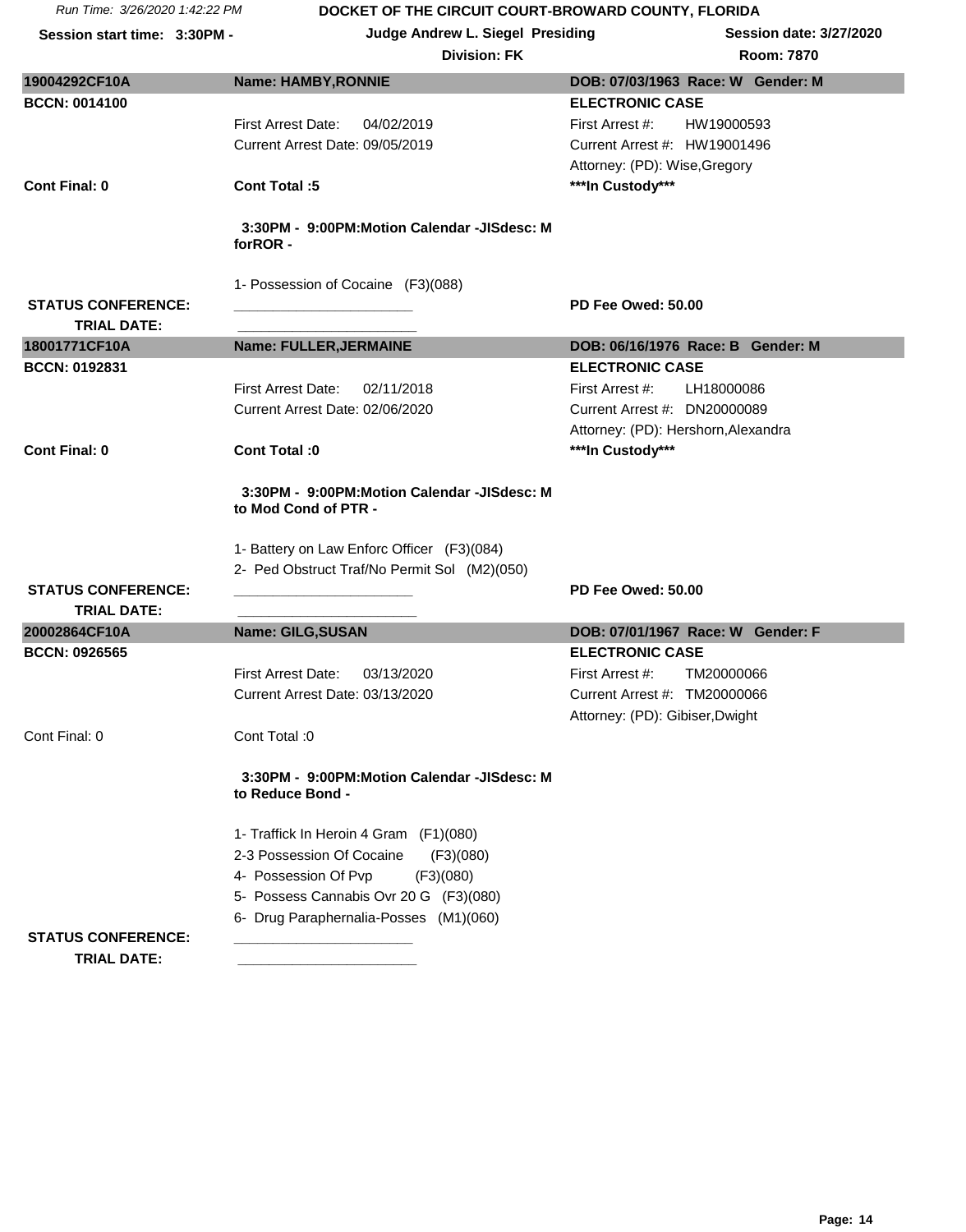| Run Time: 3/26/2020 1:42:22 PM                  | DOCKET OF THE CIRCUIT COURT-BROWARD COUNTY, FLORIDA                  |                                                                |
|-------------------------------------------------|----------------------------------------------------------------------|----------------------------------------------------------------|
| Session start time: 3:30PM -                    | Judge Andrew L. Siegel Presiding<br><b>Division: FK</b>              | <b>Session date: 3/27/2020</b><br><b>Room: 7870</b>            |
| 18008167CF10A                                   | <b>Name: MICHEL, JEAN</b>                                            | DOB: 01/20/1993 Race: B Gender: M                              |
| <b>BCCN: 0818783</b>                            |                                                                      | <b>ELECTRONIC CASE</b>                                         |
|                                                 | First Arrest Date:<br>07/08/2018                                     | First Arrest #:<br>PB18001564                                  |
|                                                 | Current Arrest Date: 04/27/2019                                      | Current Arrest #: PB19001171                                   |
|                                                 |                                                                      | Attorney: (PD): Kruss, Ramiro                                  |
| <b>Cont Final: 0</b>                            | <b>Cont Total:2</b>                                                  | ***In Custody***                                               |
|                                                 | 3:30PM - 9:00PM:Motion Calendar -JISdesc: M<br>to Set Bond -         |                                                                |
|                                                 | 1- Grand Theft (Motor Vehicle) (F3)(080)                             |                                                                |
|                                                 | 2- Resist/Obstruct W/O Violence (M1)(060)                            |                                                                |
| <b>STATUS CONFERENCE:</b><br><b>TRIAL DATE:</b> |                                                                      | PD Fee Owed: 50.00                                             |
| 19015034CF10A                                   | Name: RODRIGUEZ, PETER                                               | DOB: 08/09/1989 Race: W Gender: M                              |
| BCCN: 0922388                                   | *** CAPIAS ***                                                       | <b>ELECTRONIC CASE</b>                                         |
|                                                 | First Arrest Date:<br>12/24/2019                                     | First Arrest #:<br>DV19001280                                  |
|                                                 | Current Arrest Date: 12/24/2019                                      | Current Arrest #: DV19001280                                   |
|                                                 |                                                                      | Attorney: (PD): Hershorn, Alexandra                            |
| <b>Cont Final: 0</b>                            | Cont Total: 0                                                        | ***In Custody***                                               |
|                                                 | 3:30PM - 9:00PM:Motion Calendar -JISdesc: M<br>to set Bond -         |                                                                |
|                                                 | 1- Pos Cannabis W/Intent Sel/Del (F3)(087)                           |                                                                |
| <b>STATUS CONFERENCE:</b>                       |                                                                      | PD Fee Owed: 50.00                                             |
| <b>TRIAL DATE:</b>                              |                                                                      |                                                                |
| 17003120CF10A                                   | Name: DRUMMOND, EARL                                                 | DOB: 09/08/1985 Race: B Gender: M                              |
| <b>BCCN: 0734129</b>                            | <b>First Arrest Date:</b><br>03/15/2017                              | <b>ELECTRONIC CASE</b><br>First Arrest #:<br>MM17000249        |
|                                                 | Current Arrest Date: 01/01/2020                                      | Current Arrest #: PP20000351                                   |
|                                                 |                                                                      | Attorney: (PD): Moldof, Meeghan                                |
| <b>Cont Final: 0</b>                            | Cont Total:1                                                         | ***In Custody***                                               |
|                                                 | 3:30PM - 9:00PM:Motion Calendar -JISdesc: M<br>to Set Bond for VOP - |                                                                |
|                                                 | 1- Possession of Cannabis (F3)(087)                                  |                                                                |
|                                                 | 2- Possession Of Alprazolam (F3)(088)                                |                                                                |
| <b>Prob/Comm Control Cases:</b>                 |                                                                      |                                                                |
|                                                 | 17003120CF10A                                                        |                                                                |
| 16/                                             | 18011983CF10A                                                        |                                                                |
| <b>Same Docket Cases:</b>                       |                                                                      |                                                                |
| Page: 16                                        | 18011983CF10A                                                        | 3:30PM - 9:00PM Motion Calendar -JISdesc: M to<br>Set Bond VOP |
| <b>STATUS CONFERENCE:</b>                       |                                                                      | PD Fee Owed: 50.00                                             |
| <b>TRIAL DATE:</b>                              |                                                                      |                                                                |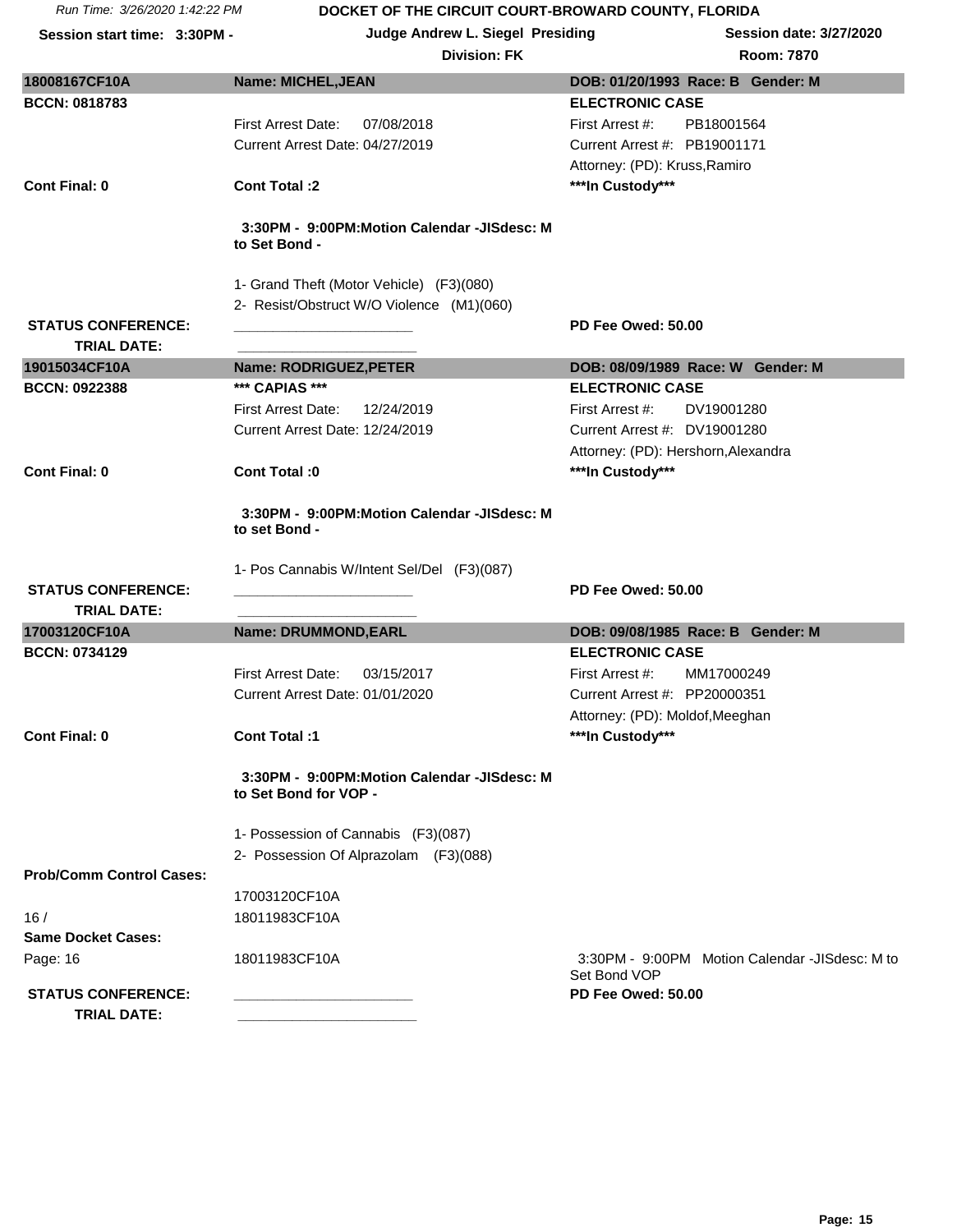**Session start time: 3:30PM - <br>
<b>Judge Andrew L. Siegel Presiding Session date: 3/27/2020** 

| 19005456CF10A                   | Name: JACKSON, DARYL                                                 | DOB: 07/22/1985 Race: B Gender: M                                  |
|---------------------------------|----------------------------------------------------------------------|--------------------------------------------------------------------|
| <b>BCCN: 0688469</b>            |                                                                      | <b>ELECTRONIC CASE</b>                                             |
|                                 | <b>First Arrest Date:</b><br>04/27/2019                              | SN19000304<br>First Arrest #:                                      |
|                                 | Current Arrest Date: 02/26/2020                                      | Current Arrest #: MG20000080                                       |
|                                 |                                                                      | Attorney: (PD): Kruss, Ramiro                                      |
| Cont Final: 0                   | Cont Total: 0                                                        | ***In Custody***                                                   |
|                                 |                                                                      |                                                                    |
|                                 | 3:30PM - 9:00PM:Motion Calendar -JISdesc: M<br>to Set Bond for VOP - |                                                                    |
|                                 | 1- Possession of Eutylone (F3)(088)                                  |                                                                    |
|                                 | 2- Operating W/O Valid License (M2)(051)                             |                                                                    |
| <b>STATUS CONFERENCE:</b>       |                                                                      | <b>PD Fee Owed: 150.00</b>                                         |
| <b>TRIAL DATE:</b>              |                                                                      |                                                                    |
| 18011983CF10A                   | Name: DRUMMOND, EARL                                                 | DOB: 09/08/1985 Race: B Gender: M                                  |
| <b>BCCN: 0734129</b>            | *** CAPIAS ***                                                       | <b>ELECTRONIC CASE</b>                                             |
|                                 | 09/28/2018<br>First Arrest Date:                                     | First Arrest #:<br>SN18000947                                      |
|                                 | Current Arrest Date: 09/28/2018                                      | Current Arrest #: SN18000947                                       |
|                                 |                                                                      | Attorney: (PD): Moldof, Meeghan                                    |
| Cont Final: 0                   | Cont Total: 0                                                        | ***In Custody***                                                   |
|                                 | 3:30PM - 9:00PM:Motion Calendar -JISdesc: M<br>to Set Bond VOP -     |                                                                    |
|                                 | 1- Poss of Subst Cathinones (F3)(088)                                |                                                                    |
|                                 | 2- Driving W/Lic Susp Habitual (M2)(051)                             |                                                                    |
|                                 | 3- Fail Wear Safety Belt/Operator (0)(003)                           |                                                                    |
| <b>Prob/Comm Control Cases:</b> |                                                                      |                                                                    |
|                                 | 17003120CF10A                                                        |                                                                    |
|                                 | 18011983CF10A                                                        |                                                                    |
| <b>Same Docket Cases:</b>       |                                                                      |                                                                    |
| Page: 15                        | 17003120CF10A                                                        | 3:30PM - 9:00PM Motion Calendar -JISdesc: M to<br>Set Bond for VOP |
| <b>STATUS CONFERENCE:</b>       |                                                                      | <b>PD Fee Owed: 100.00</b>                                         |
| <b>TRIAL DATE:</b>              |                                                                      |                                                                    |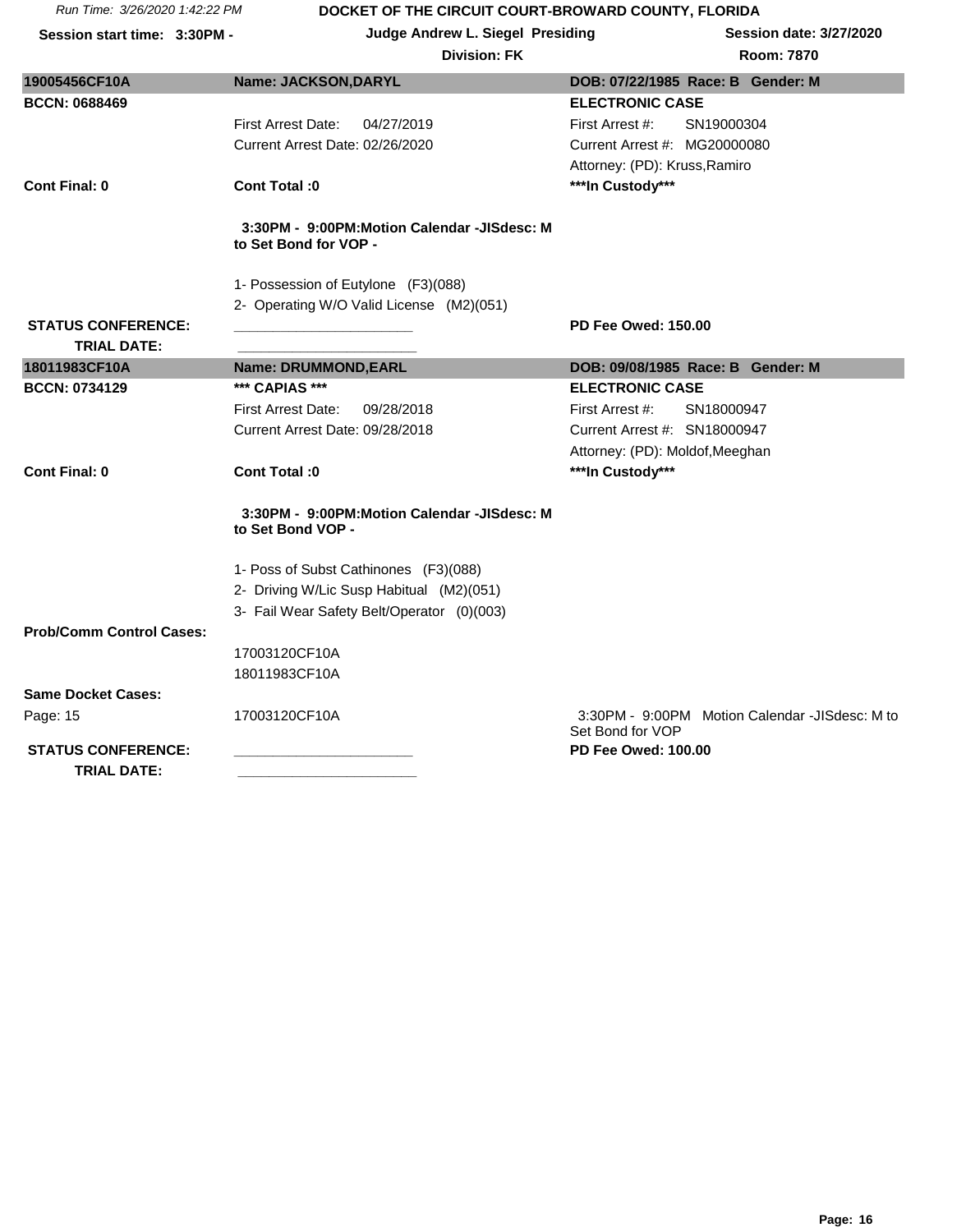**Session start time: 3:30PM - <br>
<b>Judge Andrew L. Siegel Presiding Session date: 3/27/2020** 

| <b>ELECTRONIC CASE</b><br>First Arrest Date:<br>09/04/2018<br>First Arrest #:<br>PB18002086<br>Current Arrest Date: 01/05/2020<br>Current Arrest #: BS20000056<br>Attorney: (PD): Barrios, Emma<br>***In Custody***<br><b>Cont Total: 4</b><br>3:30PM - 9:00PM:Motion Calendar -JISdesc: M<br>to Set BondROR -<br>1- Poss Cocaine/Intent To Del/Sel (F2)(087)<br>2- Possession of Hydrocodone (F3)(088)<br>3- Possession Of Heroin<br>(F3)(088)<br>4- Trespass Struct/Conveyance (M2)(060)<br>PD Fee Owed: 50.00<br><b>STATUS CONFERENCE:</b><br><b>TRIAL DATE:</b><br>17009682CF10A<br>Name: ALFONZO-ABORRESCO,LUIS-RAFAEL<br>DOB: 12/24/1996 Race: W Gender: M<br>*** CAPIAS ***<br><b>BCCN: 0888800</b><br><b>ELECTRONIC CASE</b><br>First Arrest Date:<br>10/04/2017<br>First Arrest #:<br>BS17003899<br>Current Arrest Date: 03/04/2020<br>Current Arrest #: BS20000766<br>Attorney: (PD): Faulkender, Garett<br>***In Custody***<br>Cont Final: 0<br>Cont Total:3<br>3:30PM - 9:00PM:Motion Calendar -JISdesc:<br><b>MRelease -</b><br>1- Crim Use of Personal ID Info (F2)(092)<br>2- Grand Theft in the 3rd Degree (F3)(080)<br><b>STATUS CONFERENCE:</b><br><b>PD Fee Owed: 150.00</b><br><b>TRIAL DATE:</b><br>***SEALED INFORMATION***<br>Cont Total: 0<br>3:30PM - 9:00PM:Motion Calendar -JISdesc:<br><b>MRelease -</b> | 18010854CF10A        | <b>Name: SIMON, JUNIOR</b> | DOB: 09/13/1991 Race: B Gender: M |
|--------------------------------------------------------------------------------------------------------------------------------------------------------------------------------------------------------------------------------------------------------------------------------------------------------------------------------------------------------------------------------------------------------------------------------------------------------------------------------------------------------------------------------------------------------------------------------------------------------------------------------------------------------------------------------------------------------------------------------------------------------------------------------------------------------------------------------------------------------------------------------------------------------------------------------------------------------------------------------------------------------------------------------------------------------------------------------------------------------------------------------------------------------------------------------------------------------------------------------------------------------------------------------------------------------------------------------------|----------------------|----------------------------|-----------------------------------|
|                                                                                                                                                                                                                                                                                                                                                                                                                                                                                                                                                                                                                                                                                                                                                                                                                                                                                                                                                                                                                                                                                                                                                                                                                                                                                                                                      | <b>BCCN: 0788390</b> |                            |                                   |
|                                                                                                                                                                                                                                                                                                                                                                                                                                                                                                                                                                                                                                                                                                                                                                                                                                                                                                                                                                                                                                                                                                                                                                                                                                                                                                                                      |                      |                            |                                   |
|                                                                                                                                                                                                                                                                                                                                                                                                                                                                                                                                                                                                                                                                                                                                                                                                                                                                                                                                                                                                                                                                                                                                                                                                                                                                                                                                      |                      |                            |                                   |
|                                                                                                                                                                                                                                                                                                                                                                                                                                                                                                                                                                                                                                                                                                                                                                                                                                                                                                                                                                                                                                                                                                                                                                                                                                                                                                                                      |                      |                            |                                   |
|                                                                                                                                                                                                                                                                                                                                                                                                                                                                                                                                                                                                                                                                                                                                                                                                                                                                                                                                                                                                                                                                                                                                                                                                                                                                                                                                      | <b>Cont Final: 0</b> |                            |                                   |
|                                                                                                                                                                                                                                                                                                                                                                                                                                                                                                                                                                                                                                                                                                                                                                                                                                                                                                                                                                                                                                                                                                                                                                                                                                                                                                                                      |                      |                            |                                   |
|                                                                                                                                                                                                                                                                                                                                                                                                                                                                                                                                                                                                                                                                                                                                                                                                                                                                                                                                                                                                                                                                                                                                                                                                                                                                                                                                      |                      |                            |                                   |
|                                                                                                                                                                                                                                                                                                                                                                                                                                                                                                                                                                                                                                                                                                                                                                                                                                                                                                                                                                                                                                                                                                                                                                                                                                                                                                                                      |                      |                            |                                   |
|                                                                                                                                                                                                                                                                                                                                                                                                                                                                                                                                                                                                                                                                                                                                                                                                                                                                                                                                                                                                                                                                                                                                                                                                                                                                                                                                      |                      |                            |                                   |
|                                                                                                                                                                                                                                                                                                                                                                                                                                                                                                                                                                                                                                                                                                                                                                                                                                                                                                                                                                                                                                                                                                                                                                                                                                                                                                                                      |                      |                            |                                   |
|                                                                                                                                                                                                                                                                                                                                                                                                                                                                                                                                                                                                                                                                                                                                                                                                                                                                                                                                                                                                                                                                                                                                                                                                                                                                                                                                      |                      |                            |                                   |
|                                                                                                                                                                                                                                                                                                                                                                                                                                                                                                                                                                                                                                                                                                                                                                                                                                                                                                                                                                                                                                                                                                                                                                                                                                                                                                                                      |                      |                            |                                   |
|                                                                                                                                                                                                                                                                                                                                                                                                                                                                                                                                                                                                                                                                                                                                                                                                                                                                                                                                                                                                                                                                                                                                                                                                                                                                                                                                      |                      |                            |                                   |
|                                                                                                                                                                                                                                                                                                                                                                                                                                                                                                                                                                                                                                                                                                                                                                                                                                                                                                                                                                                                                                                                                                                                                                                                                                                                                                                                      |                      |                            |                                   |
|                                                                                                                                                                                                                                                                                                                                                                                                                                                                                                                                                                                                                                                                                                                                                                                                                                                                                                                                                                                                                                                                                                                                                                                                                                                                                                                                      |                      |                            |                                   |
|                                                                                                                                                                                                                                                                                                                                                                                                                                                                                                                                                                                                                                                                                                                                                                                                                                                                                                                                                                                                                                                                                                                                                                                                                                                                                                                                      |                      |                            |                                   |
|                                                                                                                                                                                                                                                                                                                                                                                                                                                                                                                                                                                                                                                                                                                                                                                                                                                                                                                                                                                                                                                                                                                                                                                                                                                                                                                                      |                      |                            |                                   |
|                                                                                                                                                                                                                                                                                                                                                                                                                                                                                                                                                                                                                                                                                                                                                                                                                                                                                                                                                                                                                                                                                                                                                                                                                                                                                                                                      |                      |                            |                                   |
|                                                                                                                                                                                                                                                                                                                                                                                                                                                                                                                                                                                                                                                                                                                                                                                                                                                                                                                                                                                                                                                                                                                                                                                                                                                                                                                                      |                      |                            |                                   |
|                                                                                                                                                                                                                                                                                                                                                                                                                                                                                                                                                                                                                                                                                                                                                                                                                                                                                                                                                                                                                                                                                                                                                                                                                                                                                                                                      |                      |                            |                                   |
|                                                                                                                                                                                                                                                                                                                                                                                                                                                                                                                                                                                                                                                                                                                                                                                                                                                                                                                                                                                                                                                                                                                                                                                                                                                                                                                                      |                      |                            |                                   |
|                                                                                                                                                                                                                                                                                                                                                                                                                                                                                                                                                                                                                                                                                                                                                                                                                                                                                                                                                                                                                                                                                                                                                                                                                                                                                                                                      |                      |                            |                                   |
|                                                                                                                                                                                                                                                                                                                                                                                                                                                                                                                                                                                                                                                                                                                                                                                                                                                                                                                                                                                                                                                                                                                                                                                                                                                                                                                                      |                      |                            |                                   |
|                                                                                                                                                                                                                                                                                                                                                                                                                                                                                                                                                                                                                                                                                                                                                                                                                                                                                                                                                                                                                                                                                                                                                                                                                                                                                                                                      |                      |                            |                                   |
|                                                                                                                                                                                                                                                                                                                                                                                                                                                                                                                                                                                                                                                                                                                                                                                                                                                                                                                                                                                                                                                                                                                                                                                                                                                                                                                                      | 19012191CF10A        |                            |                                   |
|                                                                                                                                                                                                                                                                                                                                                                                                                                                                                                                                                                                                                                                                                                                                                                                                                                                                                                                                                                                                                                                                                                                                                                                                                                                                                                                                      | Cont Final: 0        |                            |                                   |
|                                                                                                                                                                                                                                                                                                                                                                                                                                                                                                                                                                                                                                                                                                                                                                                                                                                                                                                                                                                                                                                                                                                                                                                                                                                                                                                                      |                      |                            |                                   |
| 1- Petit Theft Habitual Offender ((F3))(080)                                                                                                                                                                                                                                                                                                                                                                                                                                                                                                                                                                                                                                                                                                                                                                                                                                                                                                                                                                                                                                                                                                                                                                                                                                                                                         |                      |                            |                                   |
| <b>STATUS CONFERENCE:</b>                                                                                                                                                                                                                                                                                                                                                                                                                                                                                                                                                                                                                                                                                                                                                                                                                                                                                                                                                                                                                                                                                                                                                                                                                                                                                                            |                      |                            |                                   |
| <b>TRIAL DATE:</b>                                                                                                                                                                                                                                                                                                                                                                                                                                                                                                                                                                                                                                                                                                                                                                                                                                                                                                                                                                                                                                                                                                                                                                                                                                                                                                                   |                      |                            |                                   |
| <b>STATUS CONFERENCE:</b><br><b>PD Fee Owed: 150.00</b>                                                                                                                                                                                                                                                                                                                                                                                                                                                                                                                                                                                                                                                                                                                                                                                                                                                                                                                                                                                                                                                                                                                                                                                                                                                                              |                      |                            |                                   |
| <b>TRIAL DATE:</b>                                                                                                                                                                                                                                                                                                                                                                                                                                                                                                                                                                                                                                                                                                                                                                                                                                                                                                                                                                                                                                                                                                                                                                                                                                                                                                                   |                      |                            |                                   |